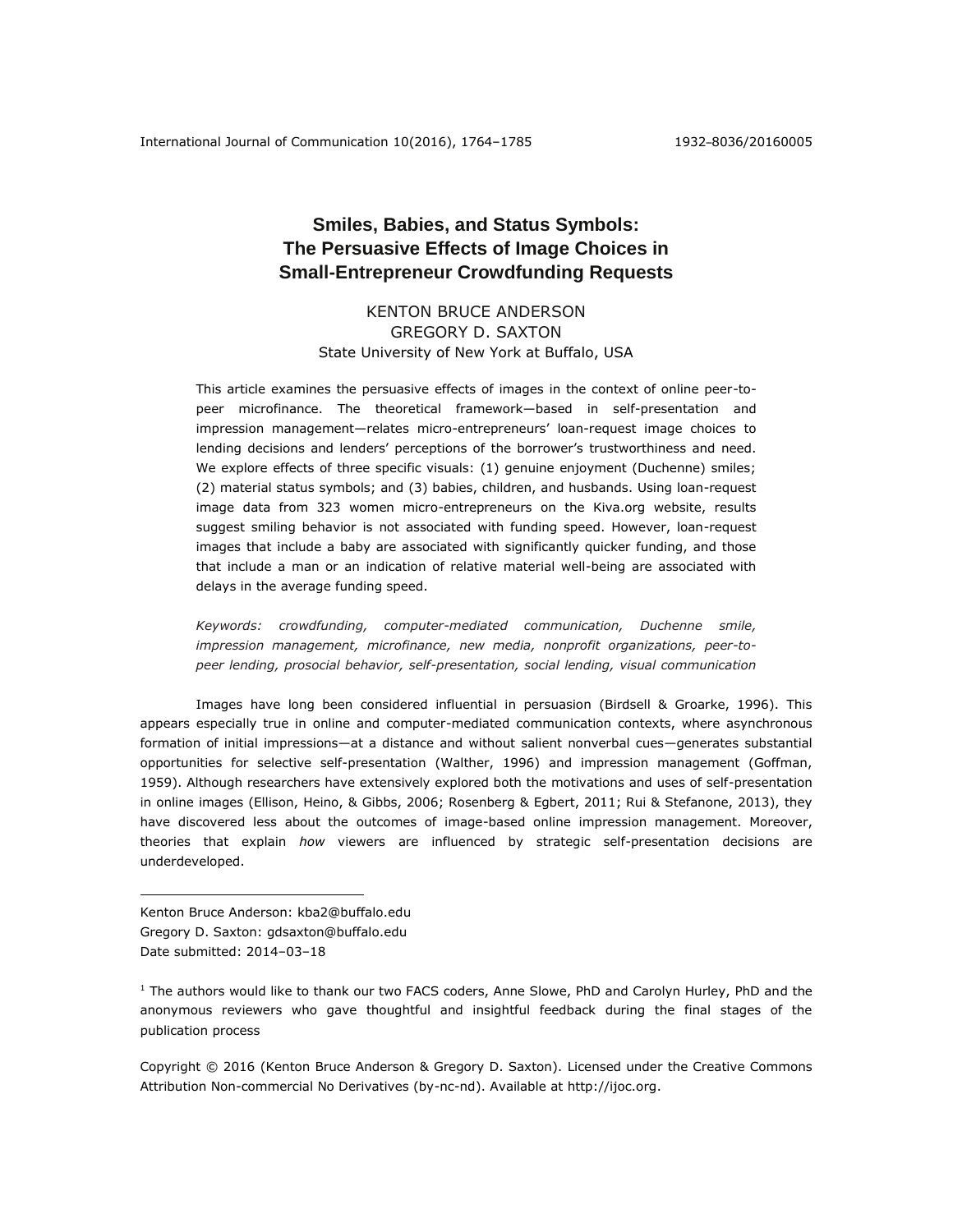The current study addresses these gaps while investigating visual self-presentation decisions in a new context: prosocial behavior. Specifically, this study examines whether various visual self-presentation choices influence lending decisions on the prosocial lending website Kiva.org. We hypothesize about the mediating processes that occur between the self-presentation decision and persuasive outcomes. In particular, we develop a theoretical framework that relates the choices made in micro-entrepreneurs' loanrequest images to lenders' perceptions of the borrower's trustworthiness and need, which we posit in turn influence lending decisions. We formulate specific hypotheses regarding the effects on lenders of three sets of visual content choices that reflect possible selective self-presentation and impression management strategies: (1) facial expression, specifically smiling behavior; (2) image companions; and (3) material status symbols. We test these hypotheses using data from 323 loan requests submitted by women microentrepreneurs on the Kiva.org website.

The next section summarizes the peer-to-peer microfinance phenomenon. Propositions and hypotheses covering the persuasive effects of images follow. A fourth section reviews study methods and analysis procedures. Finally, results and conclusions are presented.

## **Peer-to-Peer Microfinance, Prosocial Behavior, and Persuasion**

Sparked by the success of the Grameen Bank in 1970s Bangladesh (Hossain, 1988), the microfinance movement seeks to improve the fortunes of poor (especially women) entrepreneurs through small, low-interest, no-collateral loans (Brau & Woller, 2004), bypassing traditional commercial lenders. Its rise has spawned newer, Web-based microfinance institutions, such as Kiva and Wokai, which use advanced information and communication technologies to *crowd-source* (Howe, 2006; Saxton, Oh, & Kishore, 2013; Saxton & Wang, 2014) the lending and funding processes to geographically dispersed, prosocially oriented people around the globe. Although the social impact of such websites is uncertain and at times criticized for its perhaps problematic and indiscriminate regional impact (Burtch, Ghose, & Wattal, 2014), the popular press has referred to them as possibly the most significant new tool in the fight against poverty (Coleman, 2006).

These Web-based microfinance sites share much in common with *peer-to-peer* (P2P) *lending* websites (e.g., Prosper, Zopa, LendingClub). The key distinction between microfinance and for-profit P2P lending is that the latter involves a for-profit and generally unmediated transaction between peers, while microfinance transactions are mediated by local field partners and, most importantly, the financial transactions are not for profit. In the Web-based microfinance model, individuals lend money at zero interest and individually assume the risk of not being repaid. Web-based microfinance is thus a form of prosocial behavior (Dovidio, Piliavin, Schroeder, & Penner, 2006).

The growth of microfinance has not come without controversy and must be seen within the context of broader trends. First, the growth of microfinance has been linked with a subtle international shift away from support of charitable giving—what may be deemed a poverty-based or donor-supplied approach—toward small-user or developmental lending and financial systems designed to emphasize institutional self-sufficiency (Robinson, 2001). Similarly, over the last two decades, scholars have noticed a deliberate discarding of negative "victim" imagery in international nongovernmental organizations'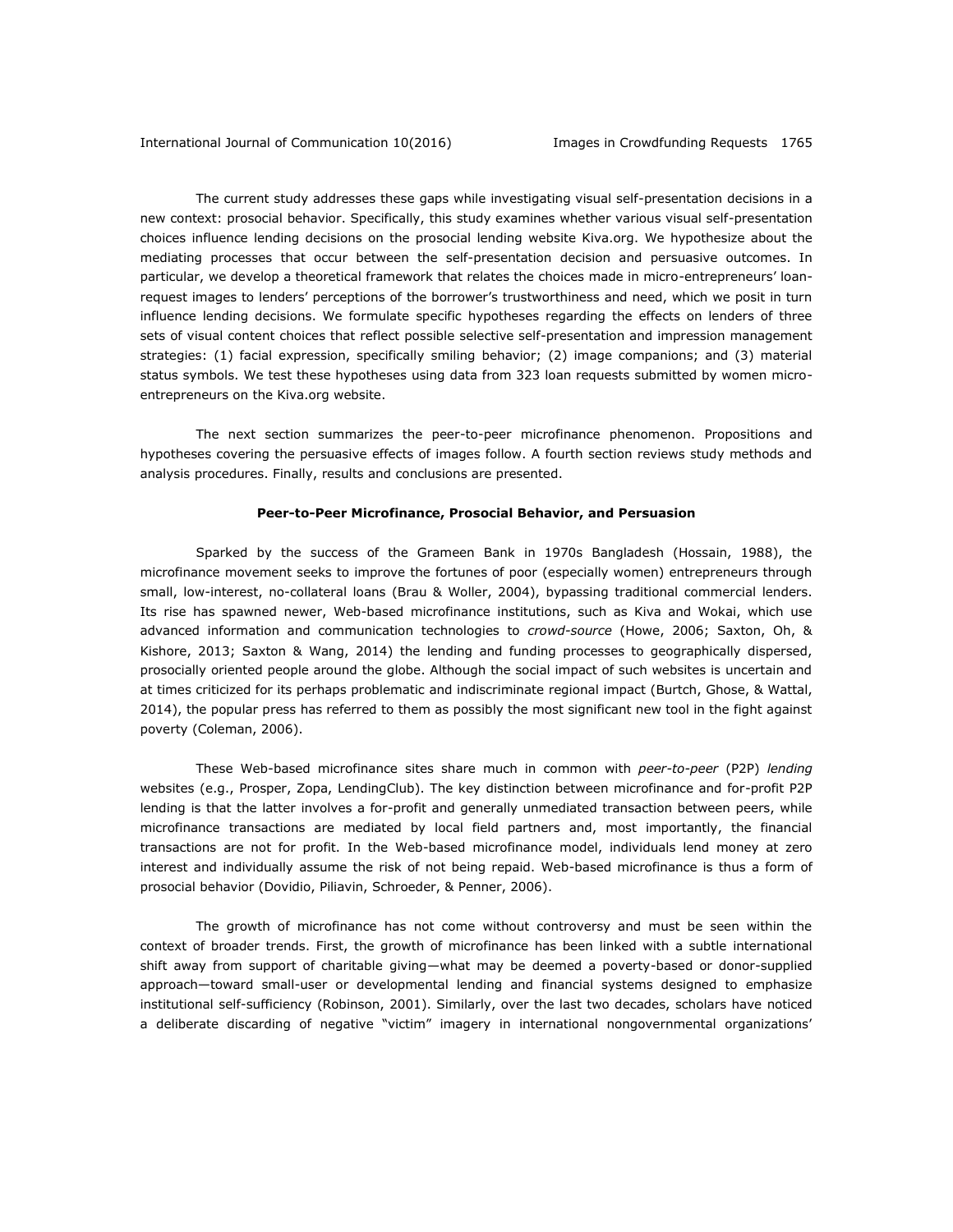appeals—at least in non-Western media—in favor of positive, empowering imagery (Dogra, 2007; Vestergaard, 2013); this shift from "suffering others" to self-presentation has accelerated with the rise of new media.

The most popular Web-based microfinance organization and the specific context for the present study is Kiva. The Kiva website is designed to connect borrowers, generally in the developing world, with lenders, generally in the developed world. All borrowers are vetted by local field partner organizations, which assist the borrower in making a request for the Kiva website. Unlike other P2P lending sites, there is no artificial time limit on the length of the funding appeal, so practically all loan requests are eventually funded. Lenders browse through available requests (4,482 requests were available on January 16, 2014) and choose to whom they would like to lend. Loans can be from \$25 up to the full loan amount (generally under \$1,500). When the entrepreneur repays the loan, the lender receives the original amount with no interest.

Figure 1 shows a representative loan-request page. Each such page contains basic information on the entrepreneur and her request, including the length of the repayment term, the dollar amount requested, the entrepreneur's name and location, background information on the local Kiva field partner brokering the request, the industry of the business (e.g., clothing, agriculture), an entrepreneur photo, and a written description of her investment idea.



*Figure 1. Sample funding request on Kiva.*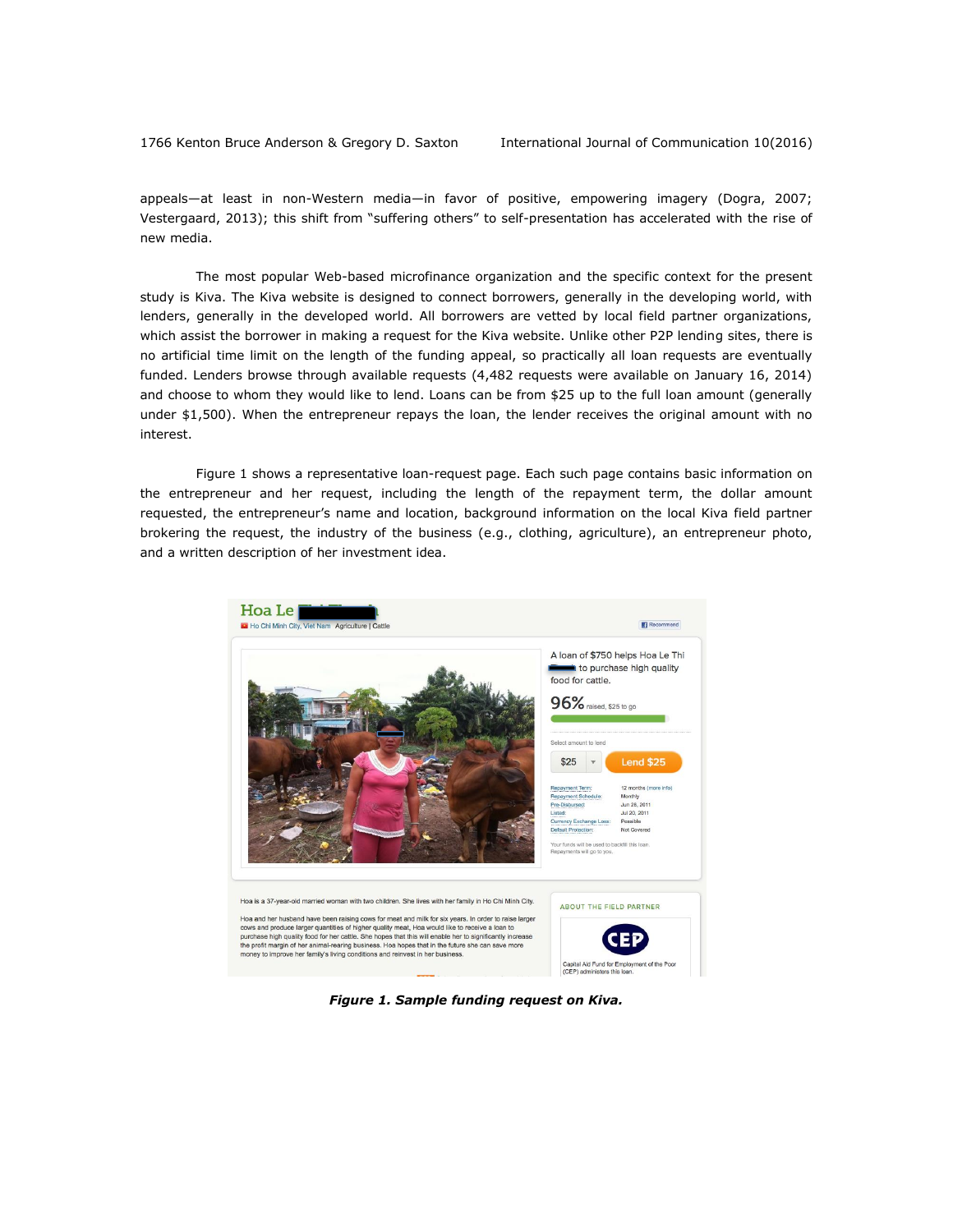On these pages, the borrowers attempt to persuade a person whom they have not met to make a peer-to-peer loan. The two key pieces of information that might persuade lenders are the written description and the photo. We focus on the content of the images. As shown in Figure 1, the photographs tend to portray the borrower in surroundings suggestive of the area of investment need, such as home, farm, or small-business setting. The poses typically include action and static shots and exhibit various facial expressions. Our study concentrates on the persuasive quality of these images.

### **Online Images, Impression Management, and Prosocial Lending Decisions**

A growing body of research has explored the motivations and uses of online images in such diverse contexts as presidential campaigns, online dating, and social networking sites (e.g., Ellison et al., 2006; Rosenberg & Egbert, 2011; Rui & Stefanone, 2013; Verser & Wicks, 2006). With important exceptions (e.g., Duarte, Siegel, & Young, 2012; Walther, Slovacek, & Tidwell, 2001), researchers have focused less on the effects of these images. This is particularly important given the powerful role images play in the online environment, along with the fact that the online context is rife with opportunities for impression management (Goffman, 1959) and selective self-presentation (Ellison et al., 2006; Walther, 1996).

In earlier research, images in charitable appeals were evaluated for valence (Dogra, 2007; Dyck & Coldevin, 1992). More recently, the images offered in nonprofit fundraising requests have been subject to intense scrutiny and criticism for their potential to re-create racial and economic stereotypes of passive, victimized, needy, infantilized recipients being saved by heroic Western nations (Black, 2013; Dogra, 2007; Renteln, 2015; Vestergaard, 2013; von Engelhardt & Jansz, 2015). Most recently, however, researchers have begun calling for a more extensive examination of such images for their impact on lending results, including the effects of such factors as marital status and the number of children in the household (Mittelman & Rojas-Méndez, 2013).

There is effectively a gap in our understanding of the effects of online images in the literature. Notably, the highly influential hyperpersonal model (Walther, 1996) explores in which situations online images will help create affinity, when image effects may be enhanced, and the impact of chronemics, text, and language choices on affinity, but the model leaves unexplored which specific images will help engender affinity. At the same time, theories that explain *how* viewers are influenced by such strategic self-presentation decisions are underdeveloped (Small & Verrochi, 2009).

To articulate more fully which online images lead to persuasion, the present study examines which types of image content choices have an effect on lenders and develops hypotheses that elucidate the underlying processes. It does so, moreover, in a context—prosocial lending—that has received limited scholarly attention (Burtch et al., 2014; Galak, Small, & Stephen, 2011; Hsieh & Huang, 2011).

In the following sections, we outline hypotheses about the effects of three elements in women micro-entrepreneurs' loan-request images: (1) the type of smile, (2) the types of individuals included, and (3) the inclusion of items that indicate relative material well-being. We expect that images that vary along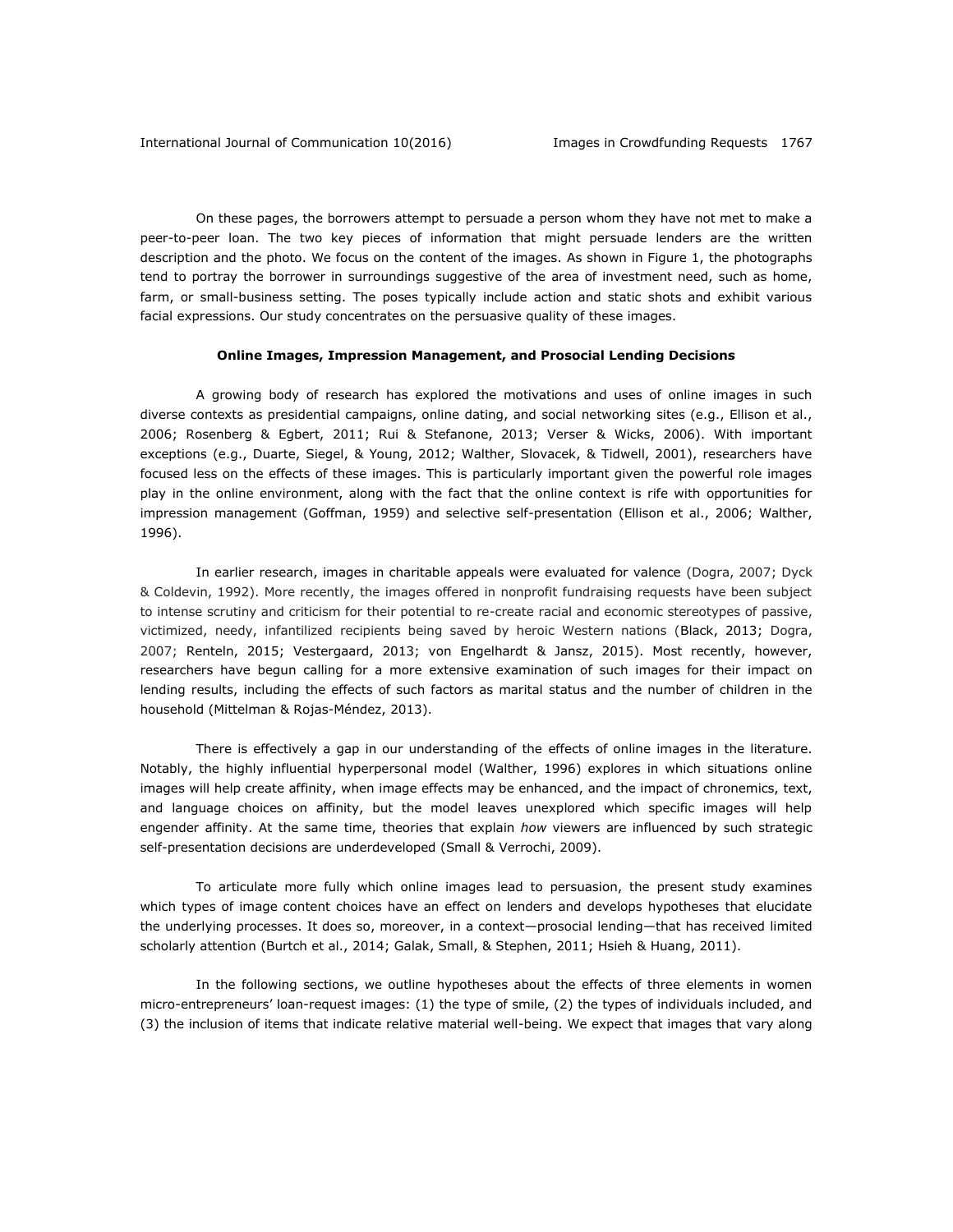these three dimensions will influence lenders' perceptions of the trustworthiness and need of the borrower and, in the process, influence the likelihood of an individual lending money to a given borrower. In the aggregate, we predict that borrowers with more persuasive images will receive funding more quickly.

#### *Duchenne Smiles and Perceptions of Borrower Trustworthiness*

Derived from impression management, our hypotheses postulate which selective selfpresentation choices impact prosocial behavior. Our first hypothesis focuses on the potential for image choices to influence trust, the object of much recent empirical communication research (Altschuller & Benbunan-Fich, 2010; Ratan, Chung, Shen, Williams, & Poole, 2010; Wu, Hu, & Wu, 2010). In the forprofit peer-to-peer lending context, trust has been shown to spur lending decisions (Duarte et al., 2012; Larrimore, Jiang, Larrimore, Markowitz, & Gorski, 2011; Ravina, 2012). This relationship is similarly posited to hold in the prosocial lending arena. Our first hypothesis extends this line of research, centering on the heightened perception of borrower trustworthiness potentially produced by so-called genuine enjoyment smiles of borrowers.

The science of facial expressions can be traced to Guillaume-Benjamin Duchenne (1862/1990) and Charles Darwin (1872/1998). Beginning in the 1970s, psychologists built on these early works and began to code facial expressions as discrete muscle movements (e.g., Ekman & Friesen, 1978). Notably, the Duchenne smile has been specifically identified as a distinct set of muscle movements that uniquely signify happiness (Ekman, Davidson, & Friesen, 1990). The theoretical model created by Ekman and Friesen (1974) predicts that exhibiting Duchenne happiness smiles will lead to positive perceptions of the smiler's personal qualities, including trustworthiness. Experimental research has supported this prediction (Frank, Ekman, & Friesen, 1993; Harker & Keltner, 2001). More recently, an empirical study of the P2P lending site Prosper.com found that smiling behavior had a positive association with first impressions of a borrower's creditworthiness and trustworthiness (Ravina, 2012).

In related visual communication research on charity funding, Dyck and Coldevin (1992) found that positive images, rather than negative ones, enhanced funding results. Smiling expressions were an essential component of their positive image stimuli. By extension, we expect smiles in general, and particularly Duchenne happiness smiles, to correlate positively with funding success. Conversely, recent research has postulated a connection between smiling images and viewer experience of emotional contagion (Small & Verrochi, 2009). Specifically, viewers who were shown a sad face of a child were more likely to donate than were viewers who saw either a smiling face or a neutral one.

Overall, this review of the literature indicates that Duchenne smiles should be positively related to perceptions of trust. Taking the arena of prosocial giving as a proxy for a trust-building scenario, this study examines whether behavior indicating a higher level of trust occurs in situations where images of Duchenne smiling are present. Given that essentially all Kiva requests are eventually funded, it seems reasonable to use time to funding as a quantitative proxy for trust. Higher levels of trust should lead to a faster time to funding. Our first hypothesis is thus the following: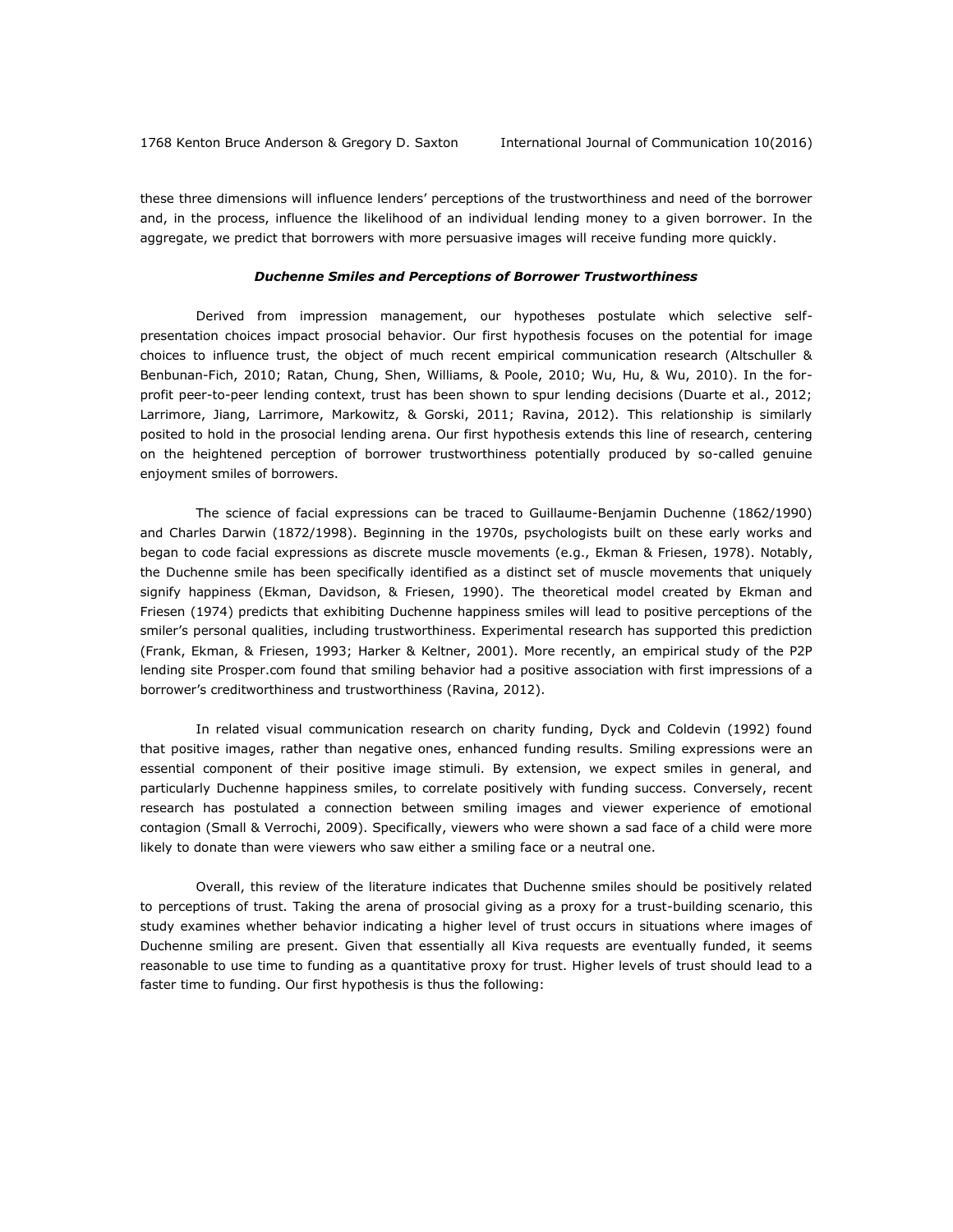# *H1: Genuine enjoyment smiles are negatively related to the length of time it takes women microentrepreneurs to be fully funded.*

# *Images and Perceptions of Borrower Need*

Management scholars have long held that trust is the key determinant of for-profit lending (Duarte et al., 2012; Pötzsch and Böhme, 2010). This is not the case in the nonprofit and prosocial arenas, which emphasize the role of need (Bekkers & Wiepking, 2011). The remaining two hypotheses thus concentrate on explaining persuasion success as a direct function of lenders' perception of the borrower's need. It is expected that trust alone is not enough to determine lending behavior in a prosocial giving situation. People are motivated to give to those less fortunate when the recipients appear to be in greater need (e.g., Bekkers & Wiepking, 2011; Levitt & Kornhaber, 1977) rather than because they trust the person to repay the loan.

Theoretical support for the hypothesis that need mediates prosocial lending decisions may be found in the model of altruism proposed by Batson (1991). According to Dovidio et al. (2006), Batson's model predicts that empathic concern aroused by seeing another's need results in a motive to reduce the distress of the other and, in turn, to reduce one's negative emotion. This is congruent with Lowenstein and Small (2007), whose proposed model predicts that sympathy can lead either to deliberation about reducing another's distress or to aid.

Building on these ideas, we propose that certain visual stimuli lower lenders' perceptions of a borrower's need for funding, and the presence of other stimuli increases such perceptions of need. The former, in reducing the perception of need, are likely related to decreased willingness to lend money; the latter, in increasing perceptions of borrower need, should have the opposite effect. Our remaining two sets of hypotheses present these ideas by positing specific effects that material items and different types of family members have on lender perceptions of borrower need.

## *Babies, Children, and Husbands*

Recently, researchers have called for an examination of images that imply marital status and the number of children in the household (Mittelman & Rojas-Méndez, 2013). Experimental research also suggests that who is shown in pictures with requesters has an effect on the contributions such requesters receive (Kogut & Ritov, 2005). Such requester and companion images may thus help explain funding success. Along these lines, our second set of hypotheses relates to *whom*, if anyone, is included in the images along with or instead of the woman requesting money. In particular, we propose that the inclusion of babies, children, and husbands can have unique effects on lenders' perceptions of women borrowers' level of need.

As noted earlier, in line with the traditional woman orientation of the microfinance movement, we concentrate on women entrepreneurs in this study. Though all borrower requests in our analyses are submitted by individual women entrepreneurs, in only 73% of cases does the loan-request photo show the woman borrower alone. In the remaining cases, either a different individual (typically the husband) than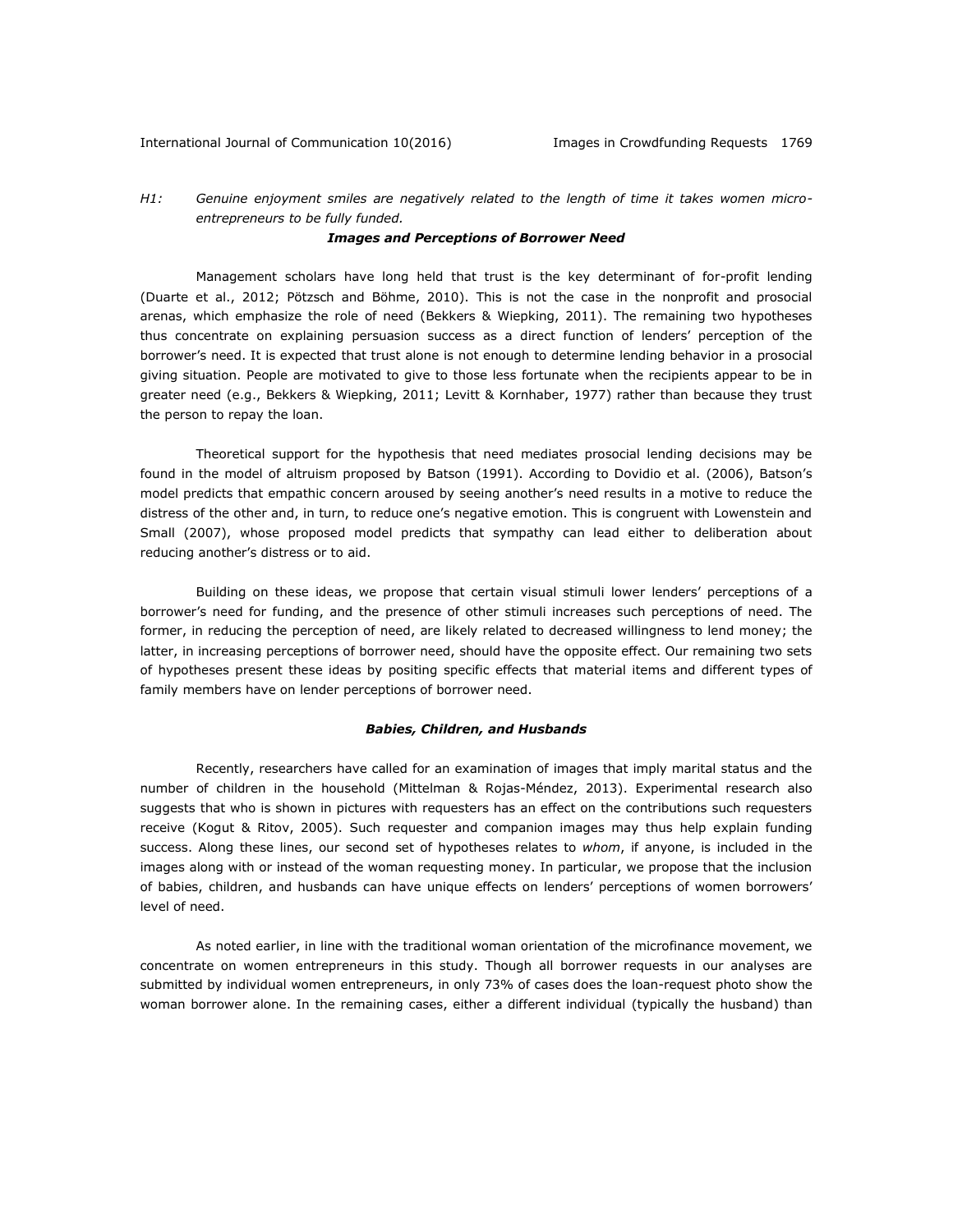the requester is shown, or additional people (babies, children, husbands) are included in the request photo.

The inclusion of babies in one's photo could be considered, in Goering, Connor, Nagelhout, and Steinberg's (2009) framework, a type of affective appeal, in which the borrower is attempting, perhaps subconsciously, to appeal to the lenders' sympathy through an "identifiable victim" effect (Lowenstein & Small, 2007). This concern is ostensibly for the survival needs of the young, and it may be transferable to the young of others in the shared population that—if we apply a 21st-century twist to Darwin's (1872/1998) evolutionary biology perspective—is constituted by the online community of borrowers and lenders. In our framework, then, we can think of babies as a *need-augmenting* factor, in the sense of increasing the borrower's perceived level of need. Toddlers and older, preadolescent dependent children (roughly ages 1 to 11) may also serve to augment need, although to a lesser extent.

In contrast, including a husband or man in the loan-request image suggests an additional helping hand in the household. Scholars have argued that collectives, such as Kiva, can be seen as femininegendered as they set aside traditionally masculine characteristics of rugged individualism and independence in favor of community and interrelatedness (Harter, 2004). The notions of masculine independence and individualism may thus result in borrowers being perceived as less needy due to the presence of a male partner. In line with both arguments, we propose that, all other things being equal, the inclusion of a man or husband in a photo communicates less need; it is a need-diminishing factor that is posited to decrease donors' willingness to lend money and hence increase the length of time it takes to get funded. In line with the above logic, we posit the following three hypotheses:

- *H2a: Inclusion of a baby in the loan-request photo is negatively associated with the length of time it takes women entrepreneurs to get fully funded.*
- *H2b: Inclusion of a preadolescent child (age 1 to 11) in the loan-request photo is negatively associated with the length of time it takes women entrepreneurs to get fully funded, though to a lesser degree than babies.*
- *H2c: Inclusion of a man or husband in the loan-request photo is positively associated with the length of time it takes women entrepreneurs to get fully funded.*

## *Wealth Indicators and Perceptions of Need*

Another factor posited to influence perceptions of borrower need is the relative degree of wealth indicated in the loan-request images. Exhibiting possession of modern technology—such as cars, trucks, motorcycles, refrigerators, and televisions—should negatively influence lenders by reducing their perceptions of the borrower's apparent need. In the microfinance context, the great majority of borrowers likely have few or none of these items. As a result, in making the choice between two borrowers, the potential lender will, all other things being equal, choose the candidate with no such obvious indications of material well-being. "If the borrower can afford a motorcycle or a TV," the lender might be thinking, "why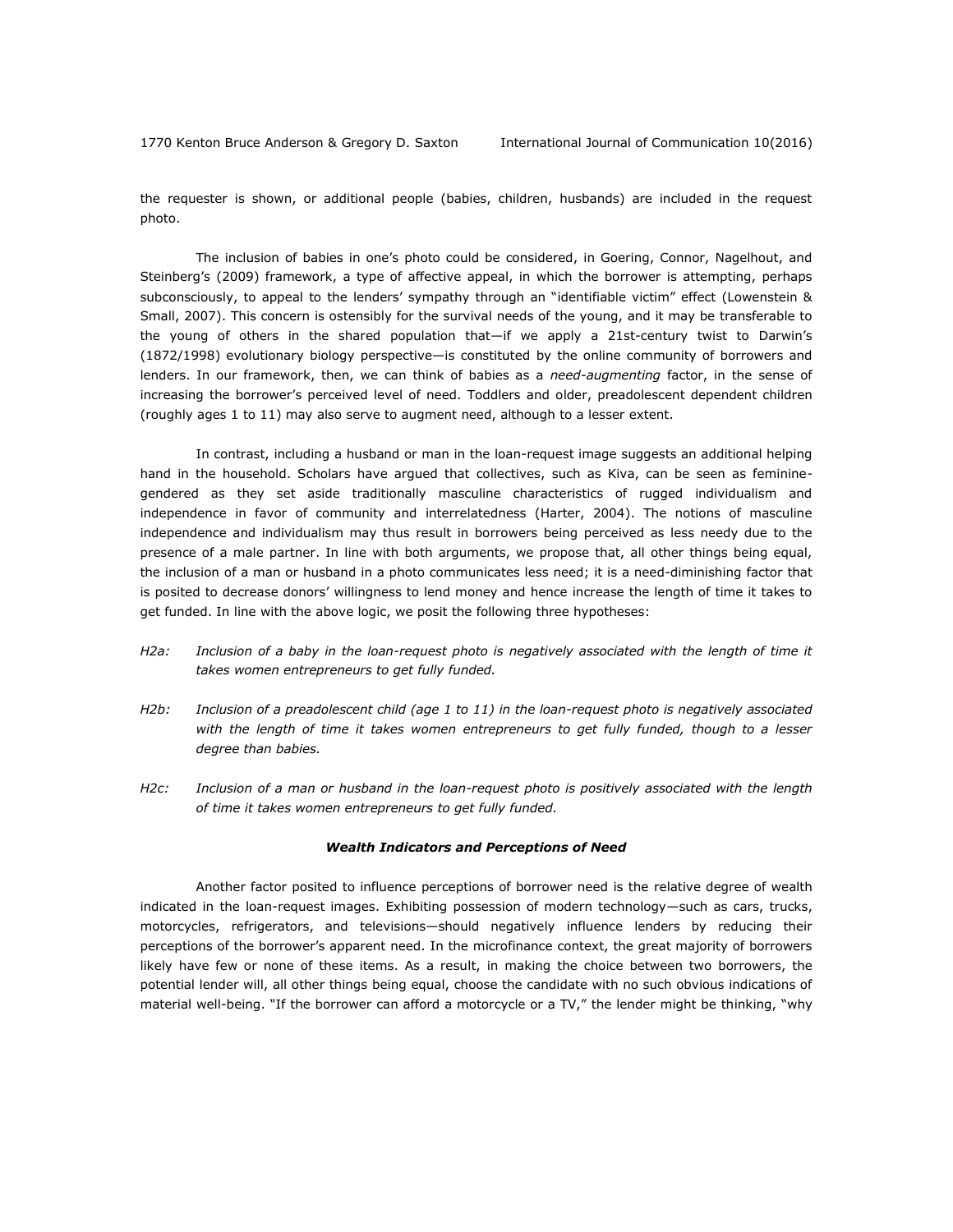International Journal of Communication 10(2016) [Images in Crowdfunding Requests 1771

do they need \$25 from me?" Our third hypothesis taps this need-diminishing quality of indications of relative material wealth.

*H3: Inclusion of material wealth indications in the loan-request photo is positively associated with the length of time it takes women entrepreneurs to get fully funded.* 

### **Method**

### *Sample of Kiva Micro-Entrepreneurs*

We chose a sample that helps control for the potentially confounding effects of gender and region. First, the analysis was restricted to a single geographic region. Studying borrowers from one geographic region helps control for the effects of cultural, ethnic, and racial characteristics on lender behavior. Since Kiva facilitates lender–borrower relationships internationally, the potential exists for cultural, ethnic, or racial characteristics to determine both visual message behaviors and lender behavior. To control for this, subjects were randomly chosen from within one geographic region: Asia.

Second, we restricted the sample to women. Historically, the microlending movement (Hossain, 1988) has focused on boosting the fortunes of women micro-entrepreneurs in the developing world. Given this fact and the accompanying small number of Asian men borrowers on the Kiva site during the study period, we decided to control for gender by restricting the study to only women borrowers.

The sample also benefits from a nonsampled census of images on a single date. Kiva's open application programming interface (API) and the relatively small number of borrowers allowed for a nonsampled investigation of the entire target population of Asian women entrepreneurs available on a single day, and following that population's progress until all had received full funding. The final sample thus comprises all 323 funding requests by individual women entrepreneurs from Asia with active requests on the Kiva website on December 6, 2009. Six countries were represented in these requests: Azerbaijan (*n* = 6), Cambodia (*n* = 171), Mongolia (*n* = 15), Philippines (*n* = 119), Samoa (*n* = 3), and Tajikistan (*n*  $= 9$ ).

#### *Data Collection and Measurement*

We used the Kiva API to download the available loan request information on each entrepreneur (for detailed information on the API, see [http://build.kiva.org/api\)](http://build.kiva.org/api). Initially, all 444 funding requests on Kiva.org on December 6, 2009, from Asian women entrepreneurs were downloaded. The 110 group loans were omitted, leaving 334 individual requests. After deleting 11 duplicate requests from the database, the final sample was 323 individual requests. Screenshots were taken of all 323 requests so that we could analyze the image associated with each request.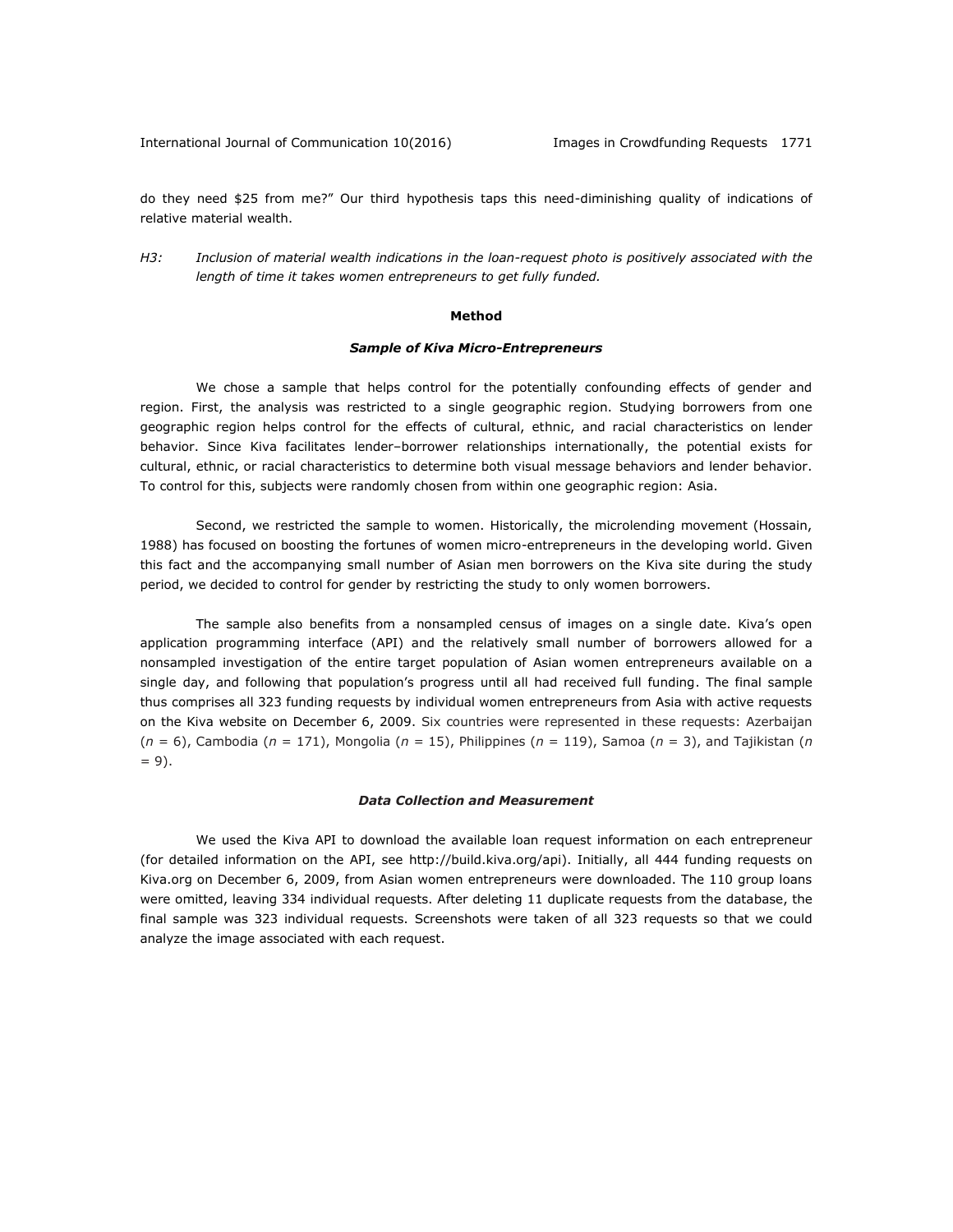## *Dependent Variable: Time to Funding*

In Kiva's social lending environment, the virtual community of lenders eventually funds practically all entrepreneurs (on average, there are 19 lenders per borrower request). The most appropriate measure of the impact of the content of funding request images is therefore the amount of time it takes for each entrepreneur to be fully funded. The logic is that the persuasiveness of a visual message influences the likelihood of a person's choice to lend money; in the aggregate, borrowers with more persuasive images will attract funding from more lenders, and thus reach full funding more quickly. In short, the more persuasive the request, the more quickly the community will fund it. The dependent variable, *time to funding*, measures the time in hours until an entrepreneur's loan request is fully funded.

#### *Independent Variables: Smile Codings*

Using the Facial Action Coding System model developed by Ekman and Friesen (1978), we analyzed each borrower's photo for the presence and type of smile. The system describes smiles in terms of the specific muscle groups engaged in each expression. Specifically, the Duchenne smile is identified by engagement of two muscles: the contraction of the orbicularis oculi (muscle surrounding the eyes, causing crow's-feet), referred to as Facial Action Unit 6; and the raising of the zygomatic major (muscle pulling up the lip corners), referred to as Facial Action Unit 12 (Ekman, Davidson, & Friesen, 1990).

Two coders trained in the Facial Action Coding System independently examined all 323 borrower photos collected from the Kiva website. Coders looked for evidence of Duchenne smiles, which use Facial Action Units 6 and 12; non-Duchenne (nonenjoyment) smiles, which use only Facial Action Unit 12; and nonsmiles, which engage neither Facial Action Unit. Intercoder agreement on this smile classification was 87.8% (Cohen's κ = 0.81), indicating a solid level of intercoder reliability. For all coded variables, after the intercoder tests, instances of initial disagreement between the two coders were discussed and jointly recoded until 100% agreement was reached. From these data, a single binary (0,1) variable was created, with those who exhibited a genuine happiness smile being assigned a code of 1 on *Duchenne smile* and 0 otherwise.

# *Independent Variables: People Included in the Image*

Our second set of hypotheses (2a, 2b, 2c) relates to the types of individuals included in the loanrequest images. Although all 323 borrower requests are from individual women entrepreneurs, borrowers often include different or additional people in their request photo. We thus coded a series of eight mutually exclusive binary variables, with each of the 323 borrowers being assigned a value of 1 on one of the following eight variables and a value of 0 on the remainder, according to who was present in the photo: *woman alone, man alone, man with baby/children, male-female couple, miscellaneous group photo, woman with baby* (age 1 or younger), *woman with children* (older than age 1)*,* and *male-female couple with baby/children.* Two coders separately coded each of the 323 images. Intercoder agreement on the eight binary variables was above 98% in all cases, and Cohen's κ scores ranged from 0.93 to 1.0 for each variable, indicating a high level of intercoder reliability.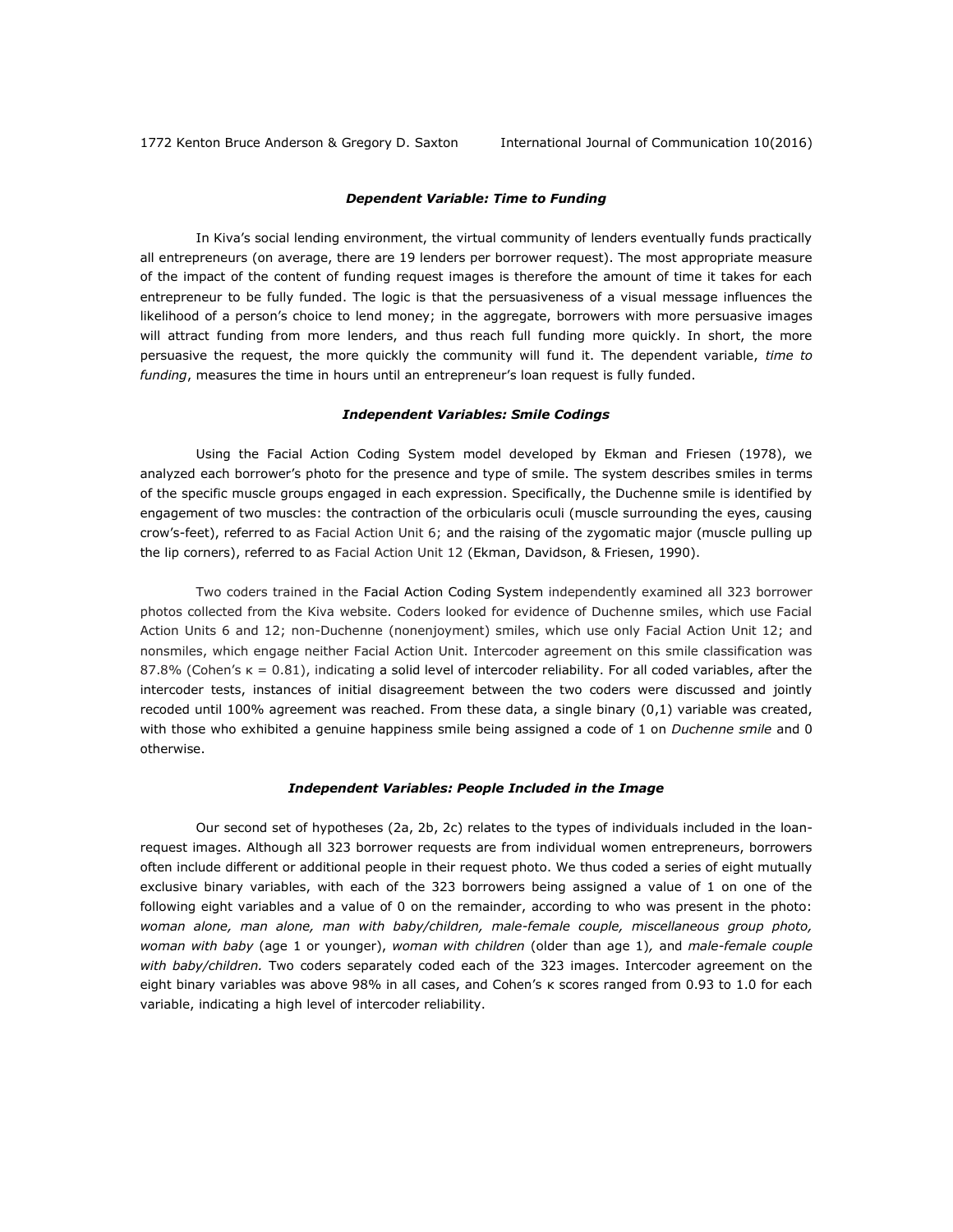## *Independent Variables: Indications of Relative Material Well-Being*

Our third and final hypothesis relates to the presence of items in the photo that indicate relative material well-being. Evidence from Cambodia, where roughly half of the borrowers in our analysis originate, indicates several household items that could differentiate wealthier from less wealthy borrowers. In 2008, 58% of Cambodian households had a television, 44% had a motorcycle or motorized bike, 41% had a radio, 5% had a car, 4% had a computer, and 22% had electricity (National Institute of Statistics, 2011). In Cambodia, then, households with any of these items are more likely to be in the wealthiest half of society. Informed by this evidence, our inductive analysis of Kiva photos suggested four items indicative of relative wealth: a television, a refrigerator, an electronic stereo or computer equipment, and a motorized vehicle (car, truck, motorcycle, tractor). If one of these items was included in a borrower's photo in the household setting, she received a score of 1 on the *wealth indicators* variable; if none of the items were present in the photo, she received a score of 0 for this variable. Coding of all 323 observations was done independently by the two authors, with 98.5% intercoder agreement and a Cohen's κ score of 0.93.

## *Control Variables*

We also include two control variables that have been found to be significant across multiple studies in previous microfinance and peer-to-peer lending research (Burtch et al., 2014; Galak et al., 2011; Hsieh & Huang, 2011; Larrimore et al., 2011). The first, *loan amount* (the amount in dollars of the request) is included given its strong relationship with funding in studies by Hsieh and Huang (2011), Galak et al. (2011), Larrimore et al. (2011), and Ravina (2012). Second, given arguments by Hsieh and Huang (2011) and Ravina (2012) that age influences P2P lending decisions in visual contexts, we also include a control variable for the *age* of the entrepreneur. We additionally include a quadratic term (*age*<sup>2</sup> ), given the likelihood that there is not a linear relationship between age and time to funding.

### *Analysis Plan*

The core of the analysis is a series of four multivariate regressions designed to test each of the three sets of hypotheses independently as well as in a combined test. Given the ratio-level nature of the dependent variable, *time to funding*, the appropriate regression technique is ordinary least squares. Each ordinary least squares regression is estimated using robust, or Huber-White, standard errors, to correct for any potential effects of heteroskedasticity (Wooldridge, 2002). Given that borrowers within countries are likely affected by similar, unobserved structural, social, and economic factors, we employ robust standard errors clustered on the country. This estimation technique is typically used in research in economics, political science, and related fields to correct for instances in which observations are spread unequally across organizational groups (e.g., countries) and where error variation is likely related within groups (Chaplin, 2003; Wooldridge, 2002). In effect, by clustering on the country, we are able to control for the potential nonindependence of observations within countries. Although this estimation technique can make it more difficult to obtain statistically significant coefficients, we feel it is an essential correction to establish confidence in the validity of our results.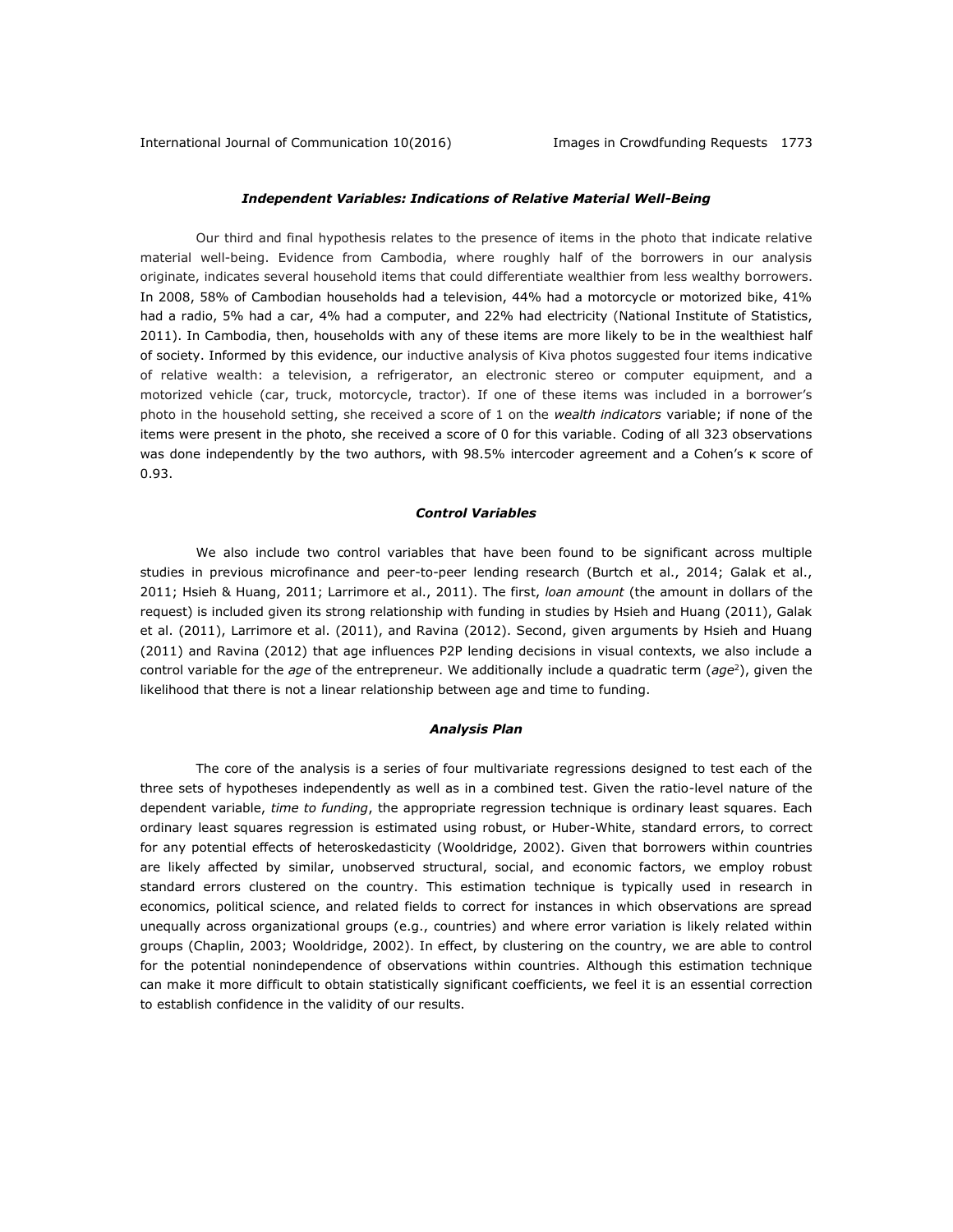1774 Kenton Bruce Anderson & Gregory D. Saxton International Journal of Communication 10(2016)

# **Results**

## *Descriptive Statistics*

Before describing the results from the multivariate analyses, we summarize the descriptive statistics contained in Table 1 and provide a zero-order correlation matrix in Table 2. As shown in Table 1, the *age* of the average borrower in the data set was 42 years old (*SD* = 10.4). Requested *loan amounts*  ranged from \$125 to \$2,850, with a mean of \$688 and standard deviation of \$442. The mean *time to funding* was 359.5 hours (14.98 days), with a range from 1.7 hours to 706.8 hours and a standard deviation of 179.46 hours.

|                           | Number of    |        |        |          |        |
|---------------------------|--------------|--------|--------|----------|--------|
| Variable                  | observations | M      | SD     | Min.     | Max.   |
| Time to funding (hours)   | 323          | 359.47 | 179.46 | 1.71     | 706.82 |
| Loan amount $(\$)$        | 323          | 687.69 | 442.25 | 125      | 2,850  |
| Age (years)               | 262          | 42.41  | 10.41  | 21       | 69     |
| Nonsmile                  | 168          | 0.47   | 0.50   | $\Omega$ | 1      |
| Nonenjoyment smile        | 168          | 0.39   | 0.49   | 0        | 1      |
| Duchenne smile            | 168          | 0.07   | 0.34   | 0        |        |
| Woman alone               | 323          | 0.73   | 0.44   | 0        | 1      |
| Man alone                 | 323          | 0.05   | 0.21   | 0        | 1      |
| Man with baby/children    | 323          | 0.01   | 0.06   | $\Omega$ | 1      |
| Male-female couple        | 323          | 0.16   | 0.37   | $\Omega$ | 1      |
| Miscellaneous group photo | 323          | 0.02   | 0.15   | 0        |        |
| Woman with baby           | 323          | 0.01   | 0.06   | $\Omega$ | 1      |
| Woman with children       | 323          | 0.01   | 0.11   | $\Omega$ | 1      |
| Male-female couple with   | 323          | 0.02   | 0.15   | 0        | 1      |
| baby/children             |              |        |        |          |        |
| Wealth indicators         | 323          | 0.14   | 0.35   | 0        | 1      |

#### *Table 1. Summary Statistics, All Model Variables.*

For the binary (0,1) smile variable, 7% of borrowers were coded as having a *Duchenne smile*. For the eight mutually exclusive binary variables measuring the individuals included in the loan-request images, 73% of images showed a *woman alone,* 4.5% a *man alone,* 1% a *man with baby or children,*  16% a *male-female couple,* 2% a *miscellaneous group photo,* 1% a *woman with baby,* 1% a *woman with children,* and 2% a *male-female couple with baby or children.* Last, 14% of borrower images showed an indication of material well-being, as indicated by a value of 1 on the binary variable *wealth indicators*.

# *Smiling Behavior*

Hypothesis 1 predicted a negative association between genuine enjoyment smiles and the length of time to receive full funding. The test of this hypothesis is reported in the first model (Model 1) presented in Table 3. This model shows the results of an ordinary least squares regression that includes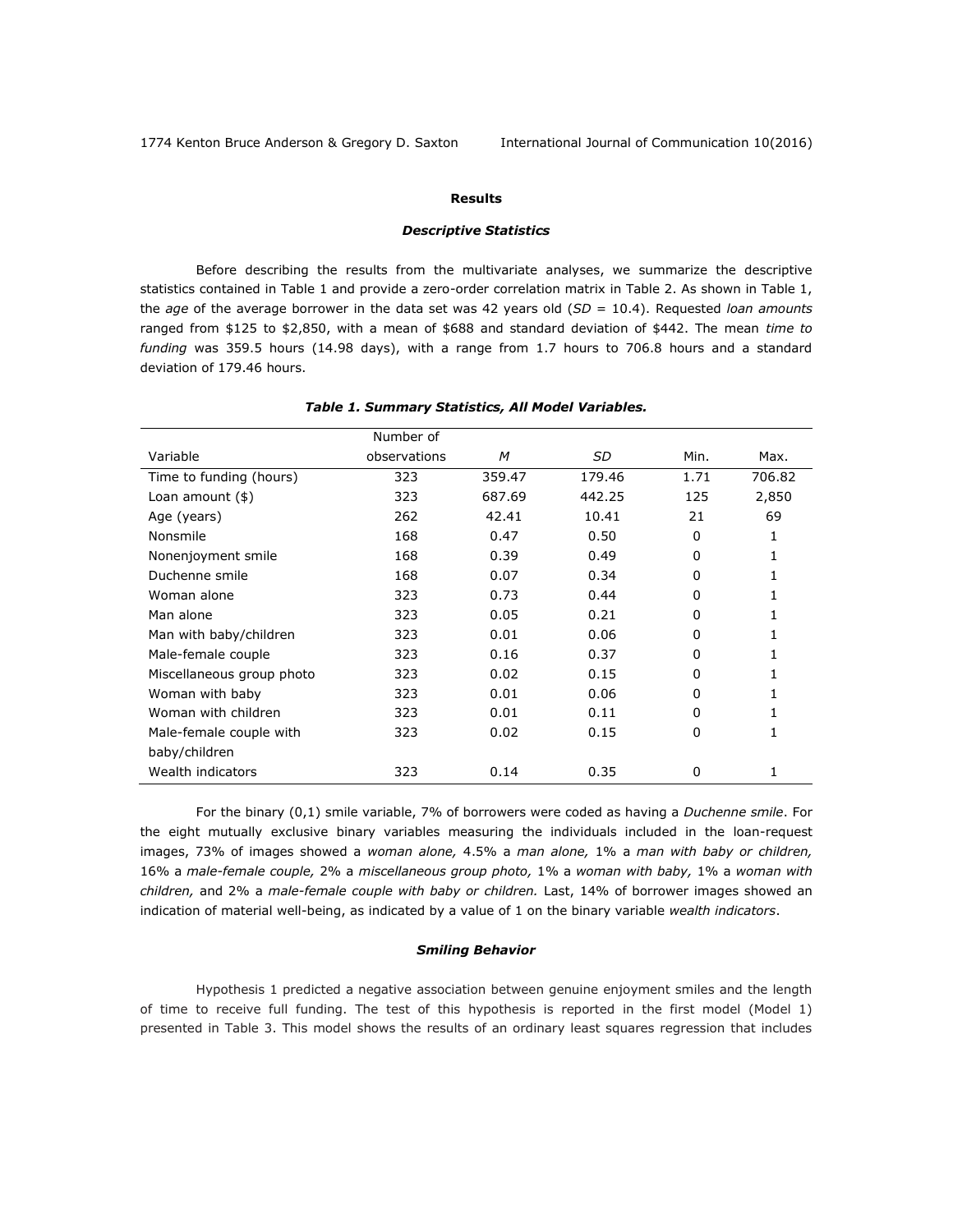the independent variable *Duchenne smile* along with *loan amount*, *age*, and *age*<sup>2</sup> as control variables. Contrary to expectations, the smile variable did not obtain significance. Controlling for the size of the loan and the age of the entrepreneur, *Duchenne smile* does not have a significant relationship with time to funding. Hypothesis 1 is not supported by these findings. Likewise, our findings offer no support for the emotional contagion model of Small and Verrochi (2009).

|                           | 1         | 2       | 3          | 4            | 5           | 6       | 7            | 8            | 9       | 10           | 11      | 12           | 13 |
|---------------------------|-----------|---------|------------|--------------|-------------|---------|--------------|--------------|---------|--------------|---------|--------------|----|
| Time to funding           | 1         |         |            |              |             |         |              |              |         |              |         |              |    |
| Duchenne smile            | 0.02      | 1       |            |              |             |         |              |              |         |              |         |              |    |
| Woman alone               | $-0.17**$ | 0.03    | 1          |              |             |         |              |              |         |              |         |              |    |
| Man alone                 | $0.20***$ | $-0.03$ | $-0.36***$ | $\mathbf{1}$ |             |         |              |              |         |              |         |              |    |
| Man with<br>baby/children | 0.07      | 0.00    | $-0.09$    | $-0.01$      | $\mathbf 1$ |         |              |              |         |              |         |              |    |
| Male-female<br>couple     | 0.11      | 0.00    | $-0.72**$  | $-0.10$      | $-0.02$     | 1       |              |              |         |              |         |              |    |
| Misc. group<br>photo      | 0.00      | $-0.03$ | $-0.25***$ | $-0.03$      | $-0.01$     | $-0.07$ | $\mathbf{1}$ |              |         |              |         |              |    |
| Woman w/ baby             | $-0.07$   | 0.00    | $-0.09$    | $-0.01$      | 0.00        | $-0.02$ | $-0.01$      | $\mathbf{1}$ |         |              |         |              |    |
| Woman w/<br>children      | $-0.04$   | 0.00    | $-0.18***$ | $-0.03$      | $-0.01$     | $-0.05$ | $-0.02$      | $-0.01$      | 1       |              |         |              |    |
| Male-female               |           |         |            |              |             |         |              |              |         |              |         |              |    |
| couple w/                 | 0.01      | $-0.03$ | $-0.25***$ | $-0.03$      | $-0.01$     | $-0.07$ | $-0.02$      | $-0.01$      | $-0.02$ | $\mathbf{1}$ |         |              |    |
| baby/children             |           |         |            |              |             |         |              |              |         |              |         |              |    |
| Wealth indicators         | 0.03      | 0.01    | $-0.05$    | 0.04         | $0.14*$     | $-0.03$ | $0.12*$      | $-0.02$      | 0.03    | 0.00         | 1       |              |    |
| Loan amount               | $0.41***$ | $-0.09$ | 0.05       | 0.06         | 0.04        | $-0.09$ | 0.05         | $-0.05$      | $-0.04$ | $-0.01$      | $-0.02$ | $\mathbf{1}$ |    |
| Age                       | $-0.06$   | $-0.04$ | $0.13*$    | $-0.08$      | $-0.08$     | $-0.06$ | $-0.01$      | $-0.01$      | $-0.05$ | $-0.02$      | $-0.06$ | $-0.06$      | 1  |

 $p < 0.05$ . \*\*  $p < 0.01$ .

## *Presence of Others in Loan-Request Images*

Model 2 in Table 3 presents our test of hypotheses 2a, 2b, and 2c. Along with the *loan amount*, *age*, and *age*<sup>2</sup> control variables, this regression includes as independent variables seven of the eight mutually exclusive binary variables that indicate who is included in the loan-request image. The omitted variable in the regression is *woman alone.* An image of only a woman thus serves as the base, or comparison category, against which the remaining binary variables in the regression can be compared.

The results indicate that five of the seven mutually exclusive binary (0,1) variables are significant: *man alone*, *man with baby/children*, *male-female couple*, *male-female couple with baby/children*, and *woman with baby*. Specifically, the positive coefficients on the first four variables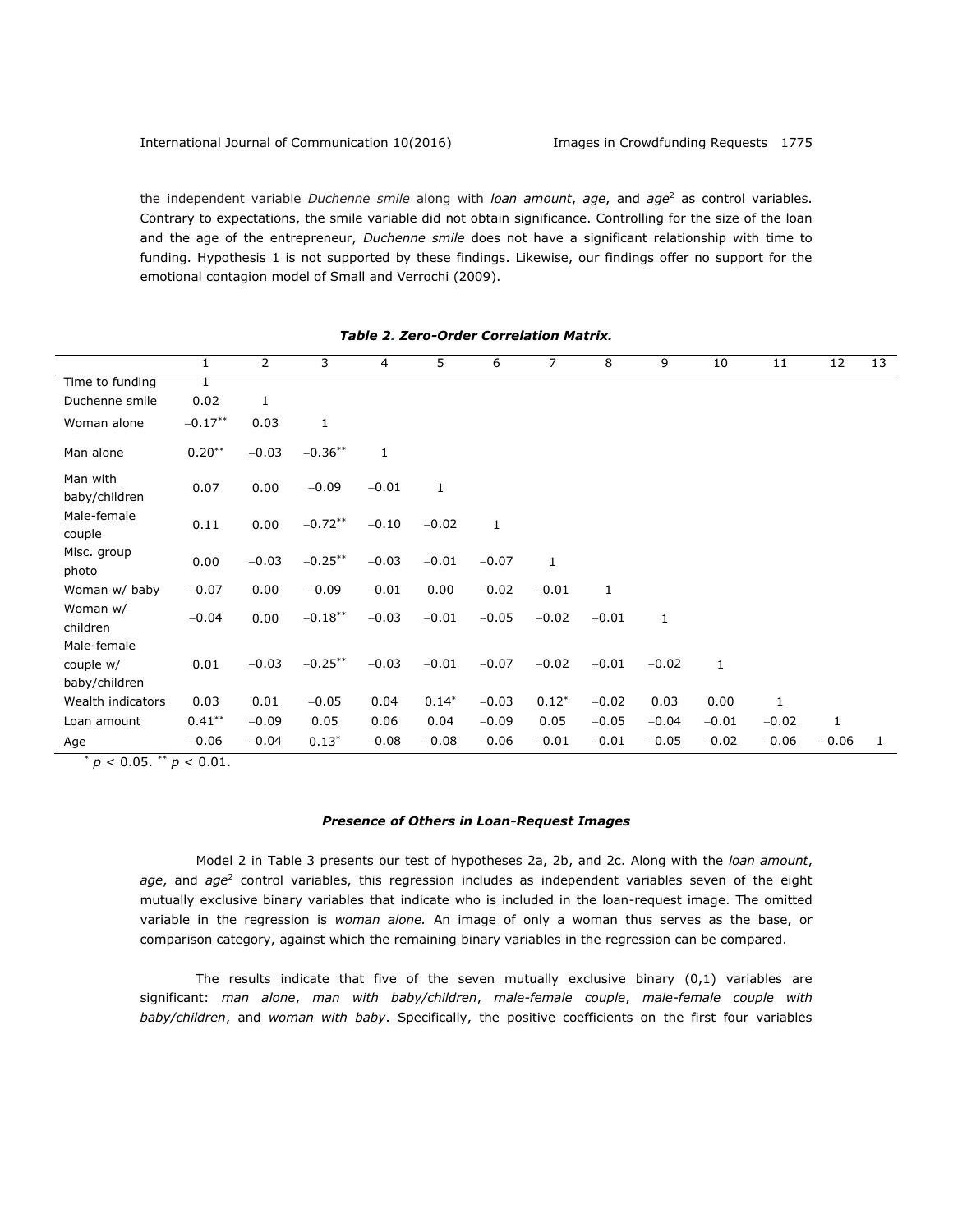indicate that the presence of a man in the photo is associated with a significantly longer time to funding than the case of a photo showing a woman alone. By contrast, the negative coefficient on *woman with baby* indicates that, compared to the case of a woman alone, the presence of a baby is associated with significantly less time to receive full funding of the loan request. Finally, the insignificant coefficients on *miscellaneous group photo* and *woman with children* indicate that there is no significant difference from *woman alone* in terms of the effects on time to funding. In short, controlling for the size of the loan request and the age of the entrepreneur, the presence of a man appears to significantly slow the funding process, and the presence of a baby significantly speeds the process. Hypotheses 2a and 2c thus receive empirical support, but hypothesis 2b does not.

#### *Presence of Material Items in Loan-Request Images*

Model 3 in Table 3 presents our test of hypothesis 3. The positive coefficient on the variable *wealth indicators* indicates that, controlling for the size of the loan request and the entrepreneur's age, the inclusion of an item in the photo suggesting relative material well-being is associated with a significant increase in the amount of time it takes for an entrepreneur's funding request to be filled. This result supports hypothesis 3.

#### *Combined Test of Hypotheses*

To test the robustness of the above results, Model 4 combines the smile, people, and wealth item tests from Models 1, 2, and 3. Model 4 thus represents a combined test of the hypotheses. The combined test shows similar results to those seen in Models 1, 2, and 3: There are no differences in sign or significance for any of the model variables. Hypotheses 1 and 2b continue to be unsupported, while hypotheses 2a, 2c, and 3 continue to receive support. As a robustness check on these results, we also ran the models using a Cox proportional hazards model, a technique often used in survival analysis or tests involving a temporal dependent variable. The results continue to support hypotheses 2a, 2c, and 3 but not hypothesis 1 nor hypothesis 2b. We also ran a version of the model including country dummy variables, with Azerbaijan serving as the omitted (baseline) category; here we found significantly longer baseline time-to-funding values for Cambodia, Mongolia, Philippines, Tajikistan, and Samoa compared to Azerbaijan, but the slope coefficients for all model variables was the same in terms of sign and significance as in previous models.

# *Expected Effects*

To illustrate the practical impact of our findings, Table 4 presents the expected effects (also known as counterfactuals) of the significant independent variables from Table 3 on time to funding. Based on postestimation calculations using the combined regression (Model 4) in Table 3, the table presents the expected time to funding in days for various configurations of people and wealth items in borrowers' photos, holding the other continuous regression variables (*loan amount*, *age*, and *age*<sup>2</sup> ) constant at their mean values. The data shown in Table 4 reveal three discoveries. First, funding is always quicker when a wealth item is absent from the borrower's photo. Second, the inclusion of a baby in the photo is in every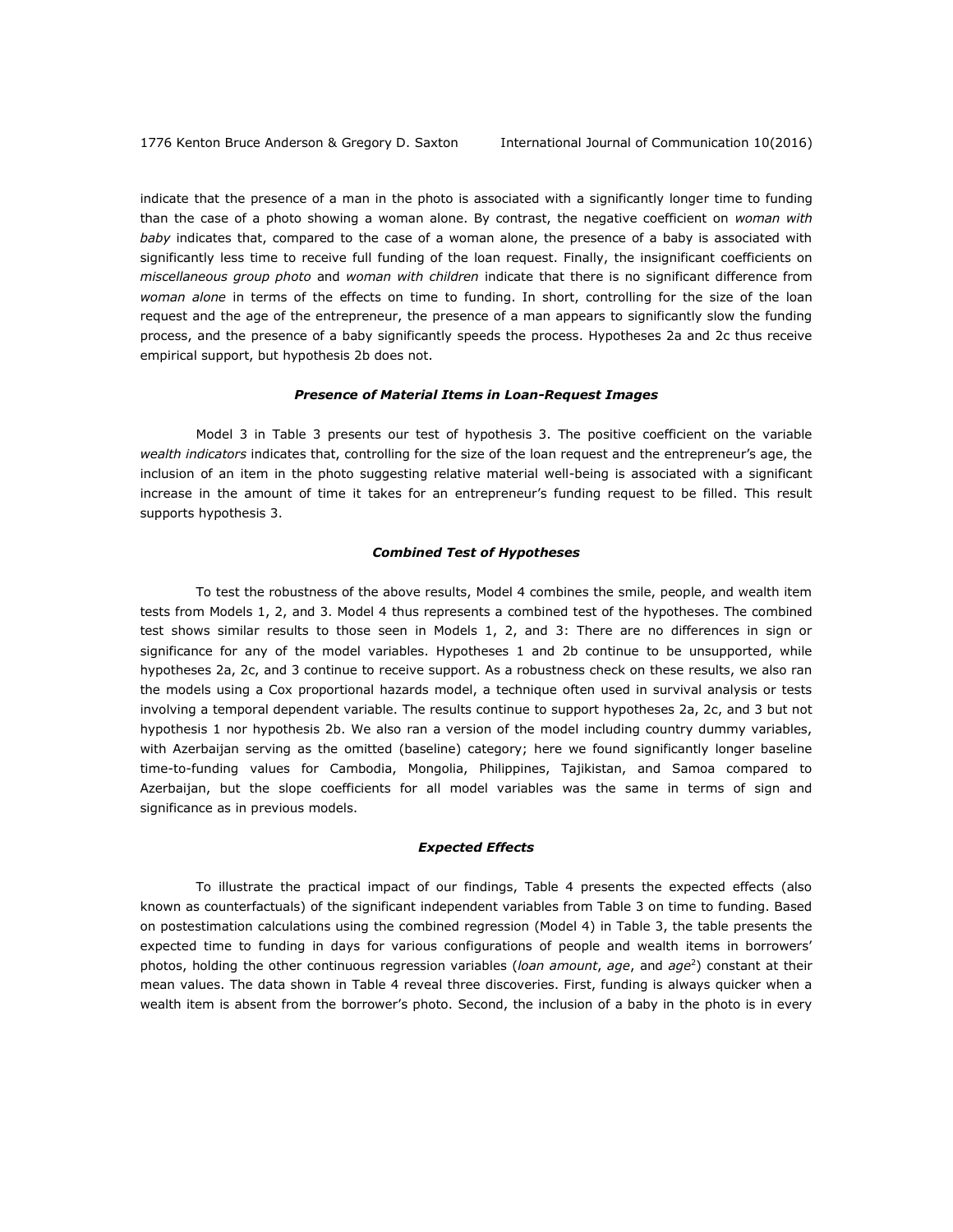case associated with a quicker time to funding. And third, the inclusion of a man in the photo is always associated with a longer time for loan requests to be filled.

|                                          | Model 1<br>(Smiles) | Model 2<br>(People) | Model 3<br>(Wealth) | Model 4<br>(Combined) |
|------------------------------------------|---------------------|---------------------|---------------------|-----------------------|
| Type of smile                            | $-8.84$             |                     |                     | 5.57                  |
| Duchenne smile                           | (26.37)             |                     |                     | (42.62)               |
| Types of people                          |                     |                     |                     |                       |
| Man alone                                |                     | 165.64***           |                     | 164.17***             |
|                                          |                     | (18.29)             |                     | (21.01)               |
| Man with baby/children                   |                     | 187.41***           |                     | 155.88***             |
|                                          |                     | (24.29)             |                     | (23.53)               |
| Male-female couple                       |                     | 44.49**             |                     | 41.39**               |
|                                          |                     | (11.84)             |                     | (13.87)               |
| Miscellaneous group photo                |                     | $-41.30$            |                     | $-55.47$              |
|                                          |                     | (36.13)             |                     | (32.04)               |
| Woman with baby                          |                     | $-153.09***$        |                     | $-147.31***$          |
|                                          |                     | (14.10)             |                     | (10.05)               |
| Woman with children                      |                     | $-18.90$            |                     | $-21.97$              |
|                                          |                     | (53.86)             |                     | (42.11)               |
| Male-female couple with<br>baby/children |                     | 54.87*              |                     | $60.43*$              |
|                                          |                     | (23.16)             |                     | (26.52)               |
| Status items                             |                     |                     |                     |                       |
| Wealth indicators                        |                     |                     | 41.93**             | 38.38**               |
|                                          |                     |                     | (15.91)             | (13.36)               |
| Control variables                        |                     |                     |                     |                       |
| Loan amount                              | $0.18***$           | $0.17***$           | $0.19***$           | $0.18***$             |
|                                          | (0.06)              | (0.05)              | (0.06)              | (0.05)                |
| Age                                      | $12.31*$            | 15.87*              | 13.30*              | $16.85*$              |
|                                          | (5.21)              | (7.56)              | (6.58)              | (8.26)                |
| Age <sup>2</sup>                         | $-0.15*$            | $-0.19*$            | $-0.16*$            | $-0.20*$              |
|                                          | (0.06)              | (0.09)              | (0.08)              | (0.10)                |
|                                          |                     |                     |                     |                       |
| Constant                                 | $-8.04$             | $-97.33$            | $-39.31$            | $-125.78$             |
|                                          | (123.33)            | (162.79)            | (139.36)            | (180.09)              |
| Ν                                        | 261                 | 261                 | 261                 | 261                   |

# *Table 3. Ordinary Least Squares Regressions, Effects of Smiles, People, and Wealth Indicators on Time to Funding.*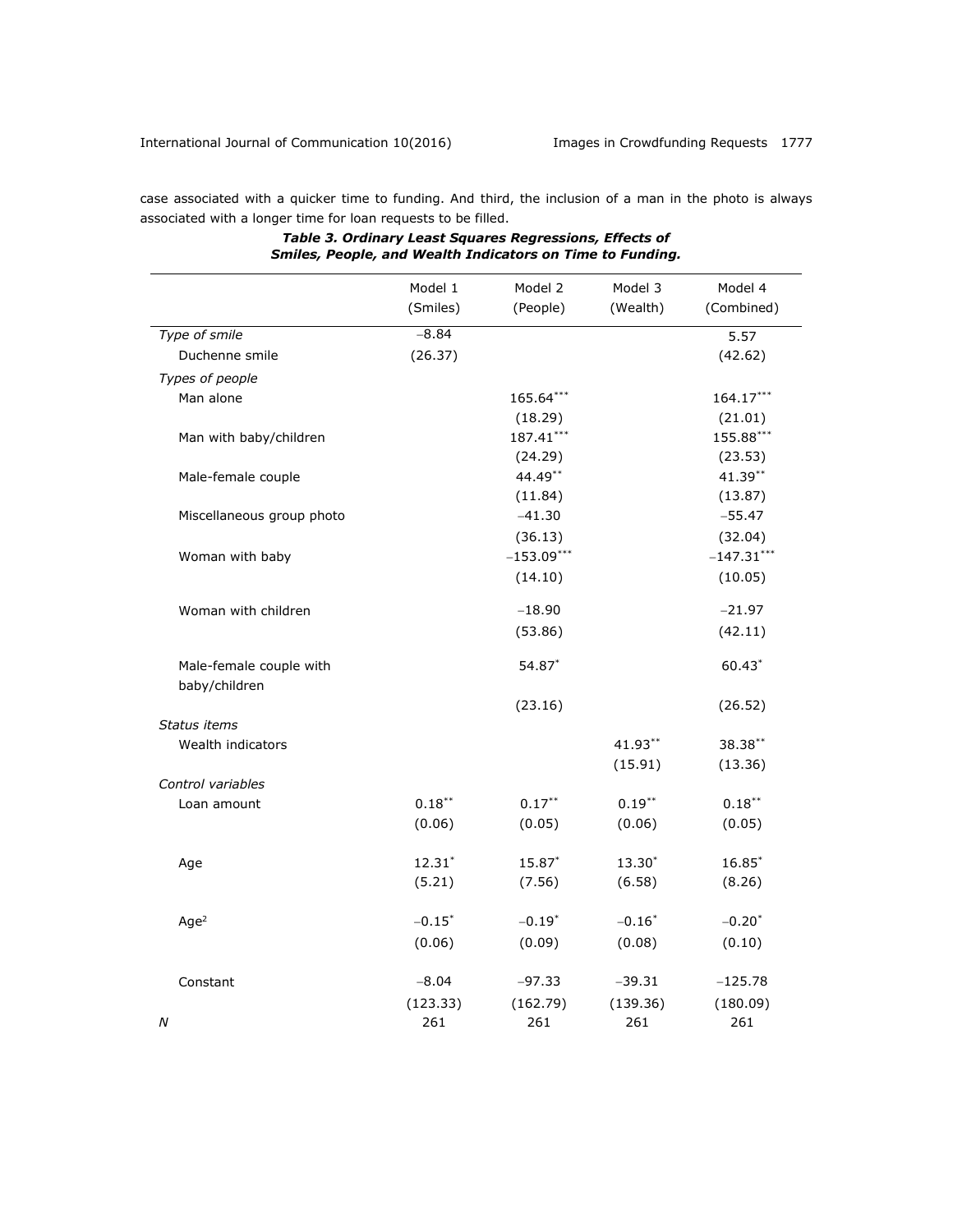| Adjusted $R^2$ | 0.18         | 0.21       | 0.18       | 0.21       |
|----------------|--------------|------------|------------|------------|
|                | 10,444.10*** | $11.60***$ | $16.36***$ | $10.58***$ |
|                |              |            |            |            |

*Note.* Table shows ordinary least squares regression coefficients, with robust standard errors clustered on country in parentheses. The omitted category in Models 2 and 4 is *woman alone.* Because the age variable was available for only 261 of the 323 entrepreneurs, the number of observations for all regressions reported in the Table is 261.

 $p^* p < 0.10$ . \*\*  $p < 0.05$ . \*\*\*  $p < 0.01$ .

| Without wealth indicator |                        | With wealth indicator  |                           |
|--------------------------|------------------------|------------------------|---------------------------|
| Photo shows              | Time to funding (days) | Photo shows            | Time to funding<br>(days) |
| Woman with baby          | 7.8                    | Woman with baby        | 9.4                       |
| Woman alone              | 13.9                   | Woman alone            | 15.5                      |
| Male-female couple       | 15.6                   | Male-female couple     | 17.2                      |
| Man with baby/children   | 20.4                   | Man with baby/children | 22.0                      |
| Man alone                | 20.8                   | Man alone              | 22.4                      |

# *Table 4. Expected Time to Funding in Days for Various Loan-Request Images.*

Recall that our sample is limited to individual women entrepreneurs. The data shown in Table 4 thus indicate that expected times to funding are considerably higher for women borrowers who include men in their photos, and considerably lower for those who include babies. Take as a baseline the case of a photo showing a woman alone with no wealth indicators. *Ceteris paribus*, if that woman brings a baby into the picture, she can expect, on average, a 44% decrease in the expected time to funding (7.8 days instead of 13.9 days). Similarly, if that same woman appears in the photo with a television, refrigerator, electronics, or motorized vehicle, she can, on average, expect it will take her 12% longer to be funded (15.5 days instead of 13.9). And if that woman brings a man into the photo, she can expect the funding process to slow by 23.7% overall (17.2 instead of 13.9 days). In short, including a baby helps, and a man or an indication of material well-being hinders, the speed at which women entrepreneurs are funded.

# **Discussion and Conclusion**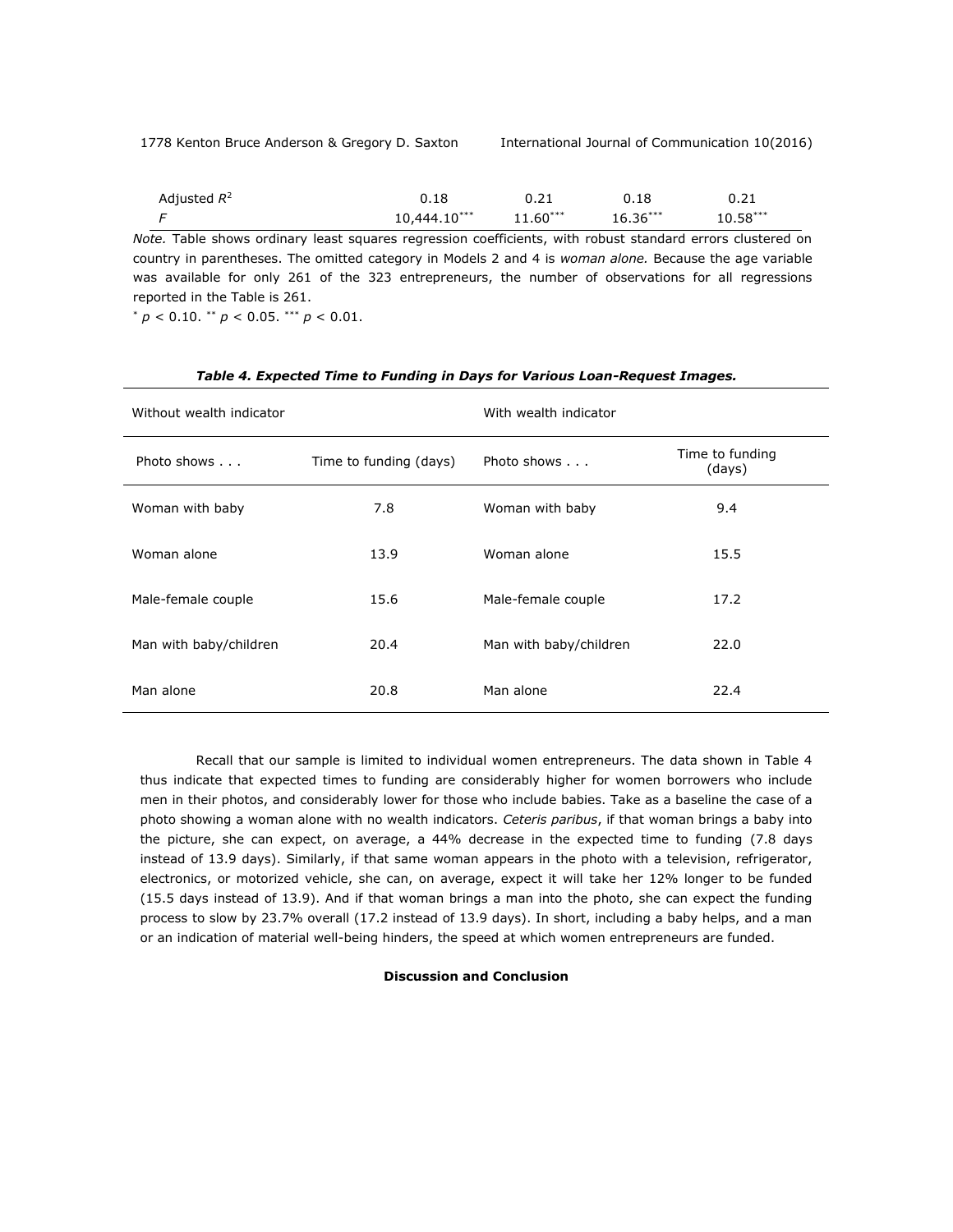We have extended the literature of online self-presentation in impression management with a focused investigation of the effects of image decisions in the prosocial lending context. We find insufficient evidence to support the notion that a genuine enjoyment smile has a relationship with the speed with which one is funded. Although earlier studies have found increased trust to be associated with Duchenne smile images, we find no statistically significant relationship between Duchenne smiles and trust or faster action. Our findings on smiles are thus more in line with a recent study that found no difference in readers' willingness to apply for credit cards as a function of Duchenne smiles in advertisements (Carcioppolo & Frank, 2008); our results neither support nor negate their findings, because we found no evidence that any increase in trust that might obtain from genuine enjoyment smiles in loan-request images is associated with increased prosocial behavior.

In contrast, perceptions of the borrower's need, as indicated by the types of companions and material items included in the loan-request images, do have a significant association with funding speed. In any event, because perceptions of trustworthiness and need are not measured directly in our study, future research, likely experimental, should construct direct measures of trust and need and test whether they do in fact serve as mediating factors in the relationship between imagery and prosocial behavior.

Our findings both support the combined predictions of models of need, sympathy, and trust and also clarify what factors determine whether need or trust motivates lending. In elaborating the processes underlying how babies, husbands, and prosperity symbols affect prosocial lending, our study thus expands the scope of models such as that of Pötzsch and Böhme (2010) in computer science, Dovidio et al. (2006) in prosocial activity, Lowenstein and Small (2007) in psychology, and Duchenne smile research (Ekman et al., 1990; Harker & Keltner, 2001). It would be consistent with these theories to expect that the underlying nature of the venture as for-profit versus not-for-profit will determine whether need or trust is more instrumental in funding success. And indeed, that is what our results indicate. In this prosocial realm, the trust indicator of the Duchenne smile showed no significant impact, but the need indicator of babies (as evolutionary cues evoking sympathy and need to protect the young) does show enhanced funding success. Husbands and men, consistent with these expectations, evoke less need—and likely less sympathy—and result in less funding success. Given the recent findings of cultural researchers that cognitive processing mediates the impact of image valence (Small & Verrochi, 2009), it might be instructive for future researchers to explore more fully whether controlling for the cognitive complexity of message processing helps explain our lack of findings on the Duchenne smile.

The issue of need could also be more fully explored in future research. If perceived need (as interpreted from visual cues) is a prime factor in prosocial lending, then it would seem reasonable to also assume that people with high happiness ratings would be perceived as having lower need and those with distressed facial expressions as having higher need.

More generally, our findings suggest several selective self-presentation decisions that have an effect on prosocial lending, and thus extend work on the effects of impression management and selective self-presentation in images. Consequently, the present study makes two contributions to the literature on hyperpersonal communication (e.g., Walther, 1996). It first supports the postulate that overcompensation occurs in some online image interpretation, as lenders appear to attribute to some groups a need for extra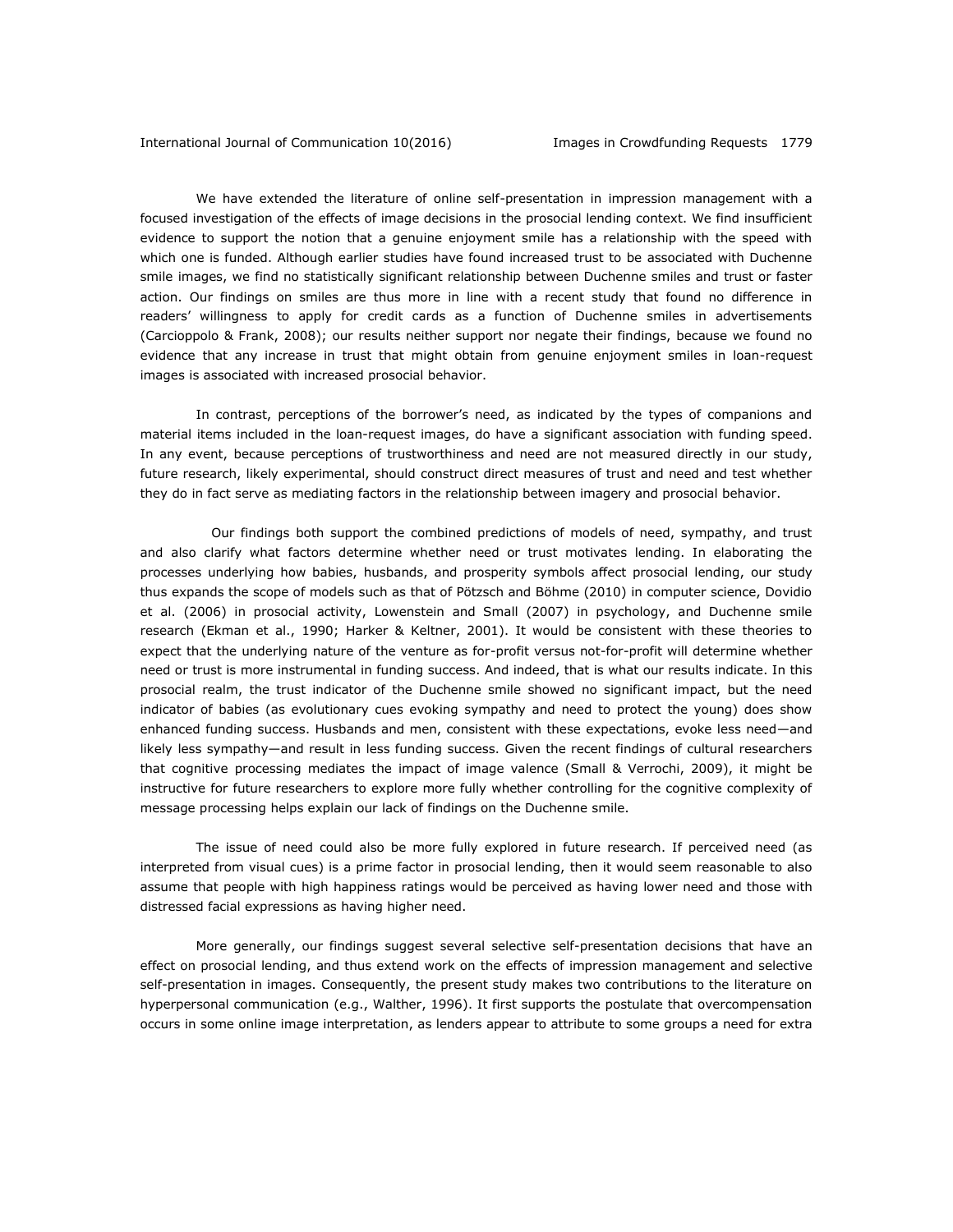care and respond accordingly. This is supported by our findings that need-indicating images are particularly impactful in the prosocial lending environment. Second, this study goes a step beyond the hyperpersonal focus on situations to explore the specific types of images that aid or hamper impressions.

This study also answers recent calls from communication researchers for engagement between theory and practice (Barge & Shockley-Zalabak, 2008) and improvement in message effectiveness in the prosocial domain (Das, Kerkhof, & Kuiper, 2008). It extends the field of empirical persuasion research by including the online world as a potential realm where visual content makes a difference. It also offers a reasonable explanation for the unexpected finding that a genuine enjoyment smile may not necessarily create more trust—or lead to the intended persuasive outcome. In effect, although smiling seems to be entrenched in our culture as part of sales and promotional efforts, and the folklore of sales and attraction postulates smiling as a desirable element in face-to-face communication, scientific research does not unilaterally support these ideas. Early results indicated that Duchenne smiling in still photos correlated positively with perceptions of trustworthiness and with relationship longevity, but our study finds that these results may have limited applicability in spurring consumer and donor action. It seems that need may be a factor that interweaves with trust and may take precedence over it in certain contexts.

Limitations of this study include its specific focus on only a few aspects of prosocial lending, on one geographic area, and on one sex. Moreover, while we limit our analysis to Asia to control for region, the six countries examined are culturally, linguistically, and geographically quite diverse, raising questions about the strength of this control. Given that we did find some significant differences in baseline funding speed according to country, along with recent findings of the importance of cultural and geographic differences in the prosocial lending decision (Burtch et al., 2014), this is a factor worth investigating further. We have also had to be cautious in interpreting the results pertaining to several categories with a small number of observations (e.g., woman with baby). In short, our findings would benefit from studies that use a larger sample size and explicitly control for such factors as culture, language, geography, and relationship to funder countries. Also valuable would be an in-depth qualitative analysis of Kiva and other P2P lending platforms. Such an approach would shed light on the nonsignificant Duchenne variable and lend itself to rich insights into what motivates lender behavior in the P2P lending environment.

Notwithstanding these limitations, we have undertaken an in-depth analysis of a microcosm within a larger phenomenon, adding richness to the literature on hyperpersonal communication by exploring how certain image choices used in information and communication technologies affect computermediated communication persuasion. Moreover, although this study does not explore all variables examined in previous studies on images and computer-mediated communication persuasion, it does introduce new ones in the little-explored context of prosocial lending. Future research might usefully explore the effects of potential cultural bias in the behavior of lenders in developed countries, given the apparent unwillingness of such lenders to lend to women presented as part of a couple or visually proxied by a man. Last, though it was beyond the scope of the study to directly measure need and trust, such analysis is recommended for future study.

At the broadest level, we have found that prosocial actors are affected by *particular* visual stimuli. The study thus carries implications for websites attempting to connect diverse sets of peers, as on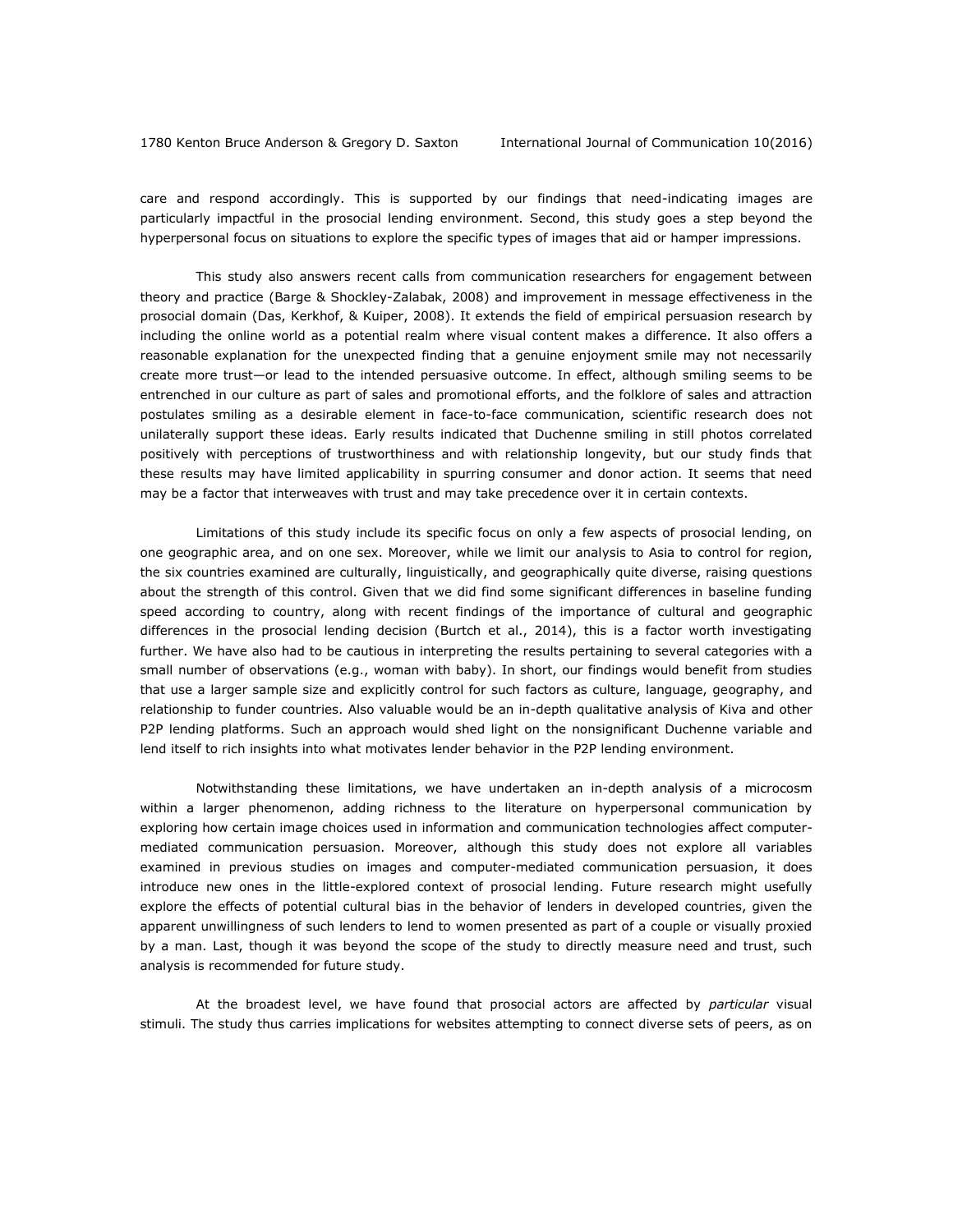Match.com and MatchingDonors.com, as well as in a broad array of online commercial, political, and social endeavors. If we are correct in assuming that different content has a different effect on perceptions of trust and need, then those making any prosocial appeal will have to take pains to ensure that the visual content conforms to the textual message and that both convey the intended emotional and rational appeal. Images may indeed be worth a thousand words, but practitioners need to take care to ensure the multiple messages conveyed in any given image do not work at cross-purposes to one another.

## **References**

- Altschuller, S., & Benbunan-Fich, R. (2010). Trust, performance, and the communication process in ad hoc decision-making virtual teams. *Journal of Computer-Mediated Communication, 16,* 27–47.
- Barge, J. K., & Shockley-Zalabak, P. (2008). Engaged scholarship and the creation of useful organizational knowledge. *Journal of Applied Communication Research, 36,* 251–265.
- Batson, C. D. (1991). *The altruism question: Toward a social-psychological answer.* Hillsdale, NJ: Lawrence Erlbaum.
- Bekkers, R., & Wiepking, P. (2011). A literature review of empirical studies of philanthropy: Eight mechanisms that drive charitable giving. *Nonprofit and Voluntary Sector Quarterly, 40,* 924–973.
- Birdsell, D. S., & Groarke, L. (1996). Toward a theory of visual argument. *Argumentation and Advocacy*, *33,* 1–10.
- Black, S. (2013). Fictions of humanitarian responsibility: Narrating microfinance. *Journal of Human Rights*, *12*, 103–120.
- Brau, J. C., & Woller, G. M. (2004). Microfinance: A comprehensive review of the existing literature. *Journal of Entrepreneurial Finance and Business Ventures*, *9*, 1–26.
- Burtch, G., Ghose, A., & Wattal, S. (2014). Cultural differences and geography as determinants of online pro-social lending. *MIS Quarterly*, *38,* 773–794.
- Carcioppolo, N., & Frank, M. G. (2008, November). *Smiles in advertising.* Paper presented at the annual meeting of the NCA 94th annual convention, San Diego, CA. Retrieved from [http://www.allacademic.com/meta/p260039\\_index.html](http://www.allacademic.com/meta/p260039_index.html)
- Chaplin, D. (2003). *Hierarchical linear models: Strengths and weaknesses.* Washington, DC: Urban Institute.
- Coleman, B. E. (2006). Microfinance in northeast Thailand: Who benefits and how much? *World Development, 34,* 1612–1638*.* doi:10.1016/j.worlddev.2006.01.006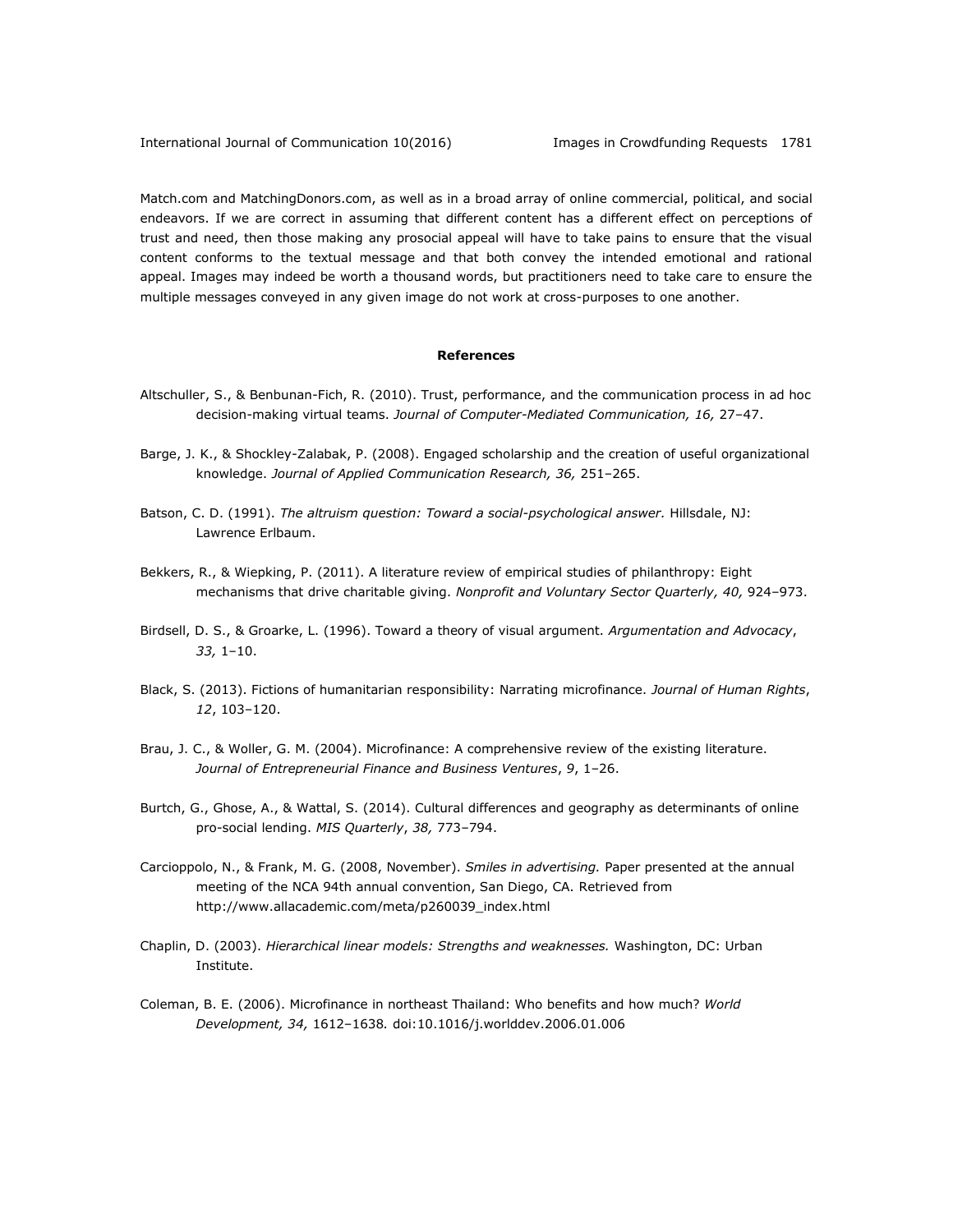- Darwin, C. (1872/1998). *The expression of the emotions in man and animals* (3rd ed.). New York, NY: Oxford University Press.
- Das, E., Kerkhof, P., & Kuiper, J. (2008). Improving the effectiveness of fundraising messages: The impact of charity goal attainment, message framing, and evidence on persuasion. *Journal of Applied Communication Research, 36,* 161–175.
- Dogra, N. (2007). Reading NGOs visually: Implications of visual images for NGO management. *Journal of International Development*, *19*, 161–171.
- Dovidio, J., Piliavin, J., Schroeder, D., & Penner, L. (2006). *The social psychology of prosocial behavior.*  New York, NY: Taylor and Francis.
- Duarte, J., Siegel, S., & Young, L. (2012). Trust and credit: The role of appearance in peer-to-peer lending. *Review of Financial Studies, 25,* 2455–2484.
- Duchenne de Boulogne, G. B. (1990). *The mechanism of human facial expression* (R. A. Cuthbertson, Trans.). New York, NY: Cambridge University Press. (Original work published 1862)
- Dyck, E. J., & Coldevin, G. (1992). Using positive vs. negative photographs for third-world fund raising. *Journalism Quarterly*, *69*, 572–578.
- Ekman, P., Davidson, R., & Friesen, W. (1990). The Duchenne smile: Emotional expression and brain physiology. *Journal of Personality and Social Psychology, 58,* 342–353.
- Ekman, P., & Friesen, W. (1974). Detecting deception from the body or face. *Journal of Personality and Social Psychology, 29*, 288–298.
- Ekman, P., & Friesen, W. (1978). *Facial Action Coding System (FACS): A technique for the measurement of facial action*. Palo Alto, CA: Consulting Psychologists Press.
- Ellison, N., Heino, R., & Gibbs, J. (2006). Managing impressions online: Self-presentation processes in the online dating environment. *Journal of Computer-Mediated Communication, 11*, 415–441.
- Frank, M., Ekman, P., & Friesen, W. (1993). Behavioral markers and recognizability of the smile of enjoyment. *Journal of Personality and Social Psychology, 64*, 83–93.
- Galak, J., Small, D., & Stephen, A. (2011). Micro-finance decision making: A field study of prosocial lending. *Journal of Marketing Research, 48*, S130–S137.
- Goering, E., Connor, U. M., Nagelhout, E., & Steinberg, R. (2009). Persuasion in fundraising letters: An interdisciplinary study. *Nonprofit and Voluntary Sector Quarterly, 20,* 1–19.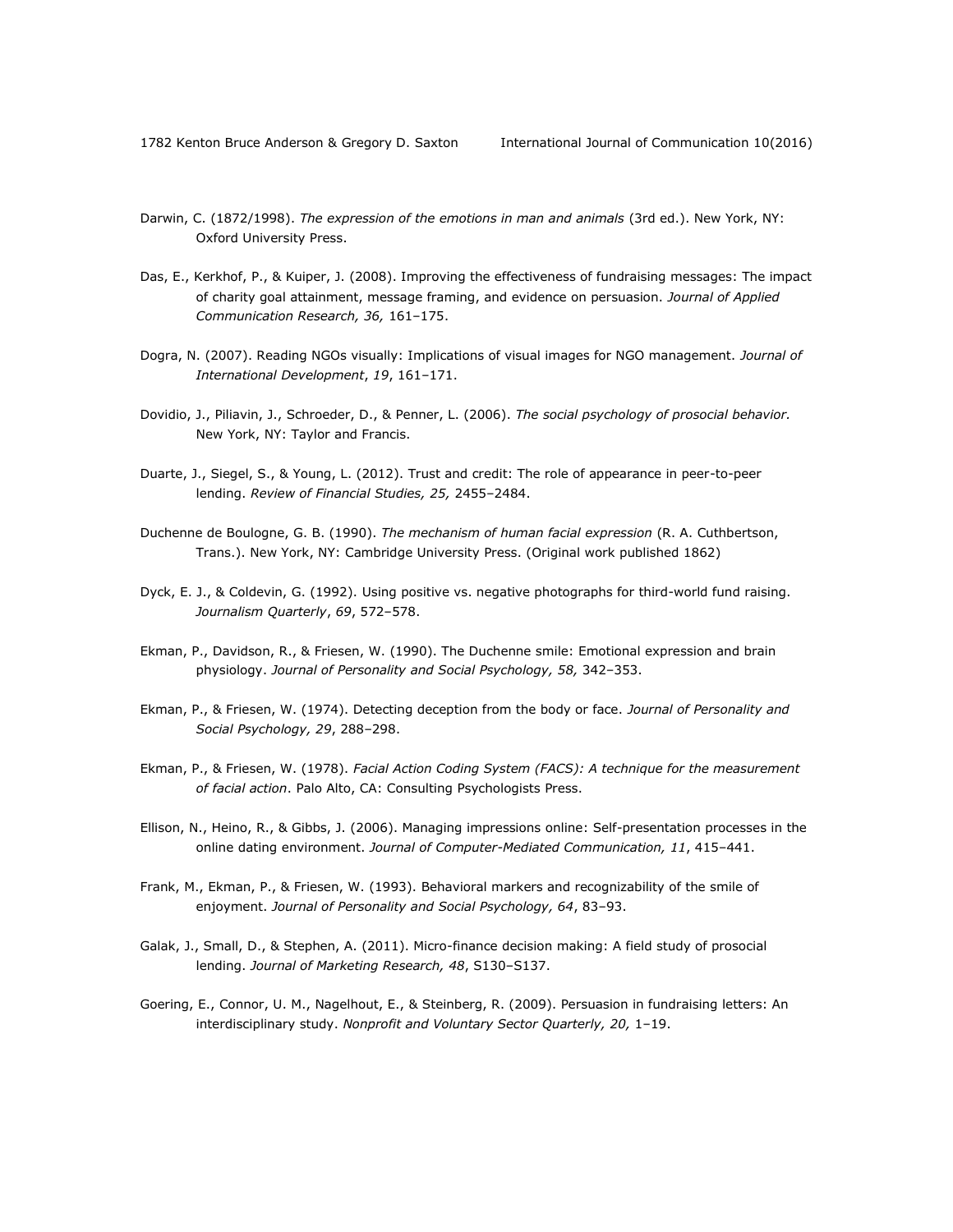Goffman, E. (1959). *The presentation of self in everyday life*. New York, NY: Anchor.

- Harker, L., & Keltner, D. (2001). Expressions of positive emotion in women's college yearbook pictures and their relationship to personality and life outcomes across adulthood. *Journal of Personality and Social Psychology, 80,* 112–124.
- Harter, L. (2004). Masculinity(s), the agrarian frontier myth, and cooperative ways of organizing: Contradictions and tension in the experience and enactment of democracy. *Journal of Applied Communication Research, 32*, 89–118.
- Hossain, M. (1988). Credit for alleviation of rural poverty: The Grameen Bank in Bangladesh. *Research Report 65*. International Food Policy Research Institute in collaboration with the Bangladesh Institute of Development Studies. Washington, DC: International Food Policy Research Institute.
- Howe, J. (2006, June 14). The rise of crowdsourcing. *Wired*. Retrieved from <http://www.wired.com/wired/archive/14.06/crowds.html>
- Hsieh, C.-W., & Huang, K. (2011). *Online appeals and online donations: The case of a Web-based microfinance organization.* Working paper. Retrieved from [http://www.maxwell.syr.edu/uploadedFiles/conferences/pmrc/Files/Hsieh\\_Huang\\_Online%20App](http://www.maxwell.syr.edu/uploadedFiles/conferences/pmrc/Files/Hsieh_Huang_Online%20Appeals%20and%20Online%20Donations.pdf) [eals%20and%20Online%20Donations.pdf](http://www.maxwell.syr.edu/uploadedFiles/conferences/pmrc/Files/Hsieh_Huang_Online%20Appeals%20and%20Online%20Donations.pdf)
- Kogut, T., & Ritov, I. (2005). The "identified victim" effect: An identified group or just a single individual? *Journal of Behavioral Decision Making, 18,* 157–167.
- Larrimore, L., Jiang, L., Larrimore, J., Markowitz, D., & Gorski, S. (2011). Peer to peer lending: The relationship between language features, trustworthiness, and persuasion success. *Journal of Applied Communication Research, 39*, 19–37.
- Levitt, L., & Kornhaber, R. C. (1977). Stigma and compliance. A re-examination. *Journal of Social Psychology, 103,* 13–18.
- Lowenstein, G., & Small, D. A. (2007). The scarecrow and the tin man: The vicissitudes of human sympathy and caring. *Review of General Psychology, 11,* 112–126.
- Mittelman, R., & Rojas-Méndez, J. I. (2013). Exploring consumer's needs and motivations in online social lending for development. *Journal of Nonprofit and Public Sector Marketing*, *25*, 309–333.
- National Institute of Statistics, Ministry of Planning, Government of Cambodia. (2011). *Cambodia general population census, 2008.* Phnom Penh, Cambodia: Author. Retrieved from <http://celade.cepal.org/redkhm/census/khm2008>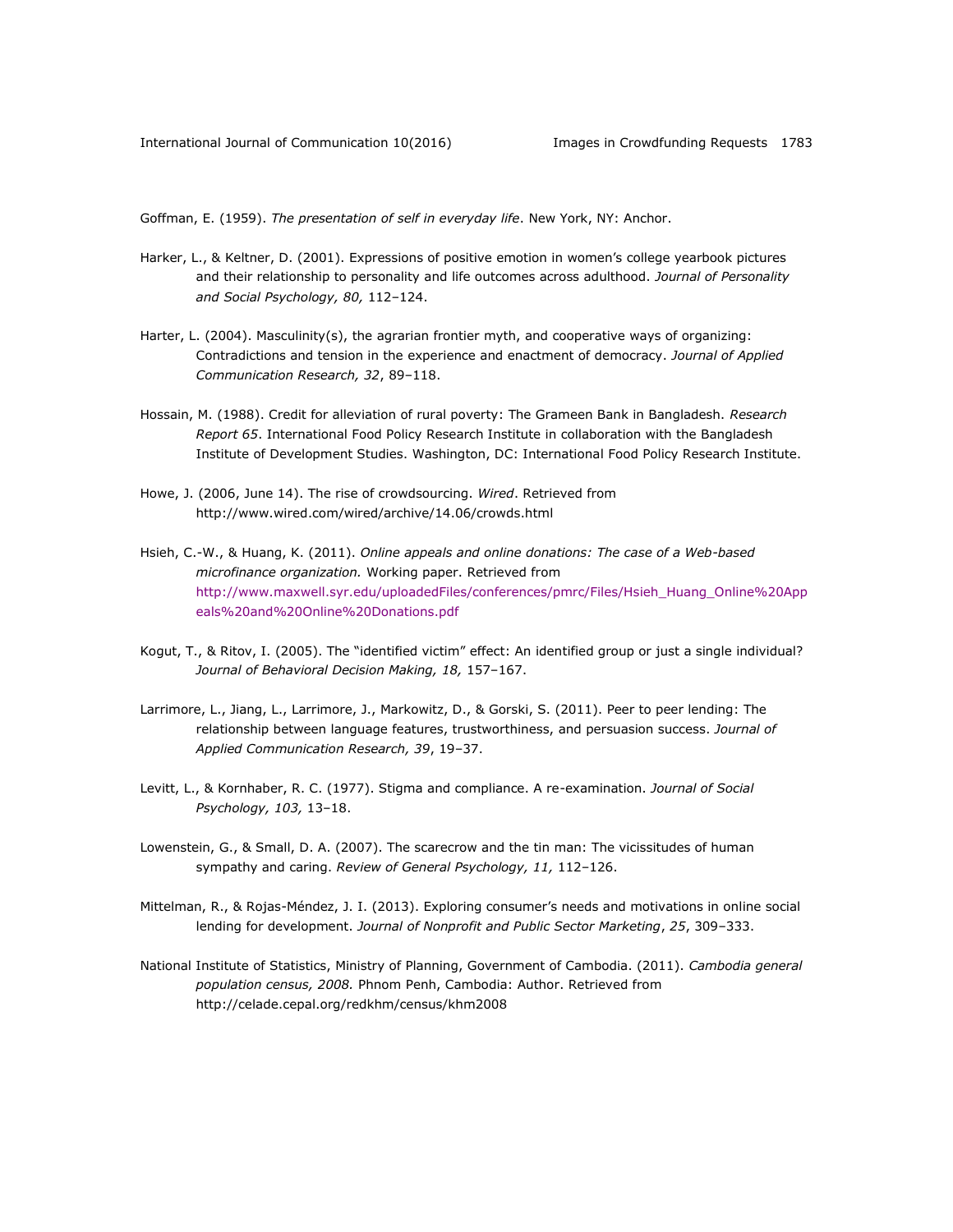- Pötzsch, S., & Böhme, R. (2010). The role of soft information in trust building: Evidence from online social lending. In A. Acquisti, S. W. Smith, & A.-R. Sadeghi (Eds.), *Trust and trustworthy computing: Third international conference, TRUST 2010* (pp. 381–395). Berlin, Germany: Springer.
- Ratan, R. A., Chung, J. E., Shen, C., Williams, D., & Poole, M. S. (2010). Schmoozing and smiting: Trust, social institutions, and communication patterns in an MMOG. *Journal of Computer-Mediated Communication*, *16,* 93–114.
- Ravina, E. (2012). *Love and loans: The effect of beauty and personal characteristics in credit markets.* Unpublished working paper. Retrieved from<http://ssrn.com/abstract=1107307>
- Renteln, A. D. (2015). Sensational jurisprudence: Visual culture and human rights. In R. Scott & S. Kosslyn (Eds.), *Emerging trends in the social and behavioral sciences* (pp. 1–15). Hoboken, NJ: John Wiley.
- Robinson, M. (2001). *The microfinance revolution: Sustainable finance for the poor.* Washington, DC: World Bank.
- Rosenberg, J., & Egbert, N. (2011). Online impression management: Personality traits and concerns for secondary goals as predictors of self-presentation tactics on Facebook. *Journal of Computer-Mediated Communication, 17,* 1–18.
- Rui, J. R., & Stefanone, M. A. (2013). Strategic image management online. *Information, Communication & Society, 16,* 1286–1305.
- Saxton, G. D., Oh, O., & Kishore, R. (2013). Rules of crowdsourcing: Models, issues, and systems of control. *Information Systems Management, 30*, 2–20.
- Saxton, G. D., & Wang, L. (2014). The social network effect: The determinants of giving through social media. *Nonprofit and Voluntary Sector Quarterly, 43*, 850–868.
- Small, D. A., & Verrochi, N. M. (2009). The face of need: Facial emotion expression on charity advertisements. *Journal of Marketing Research*, *46*, 777–787.
- Verser, R., & Wicks, R. H. (2006). Managing voter impressions: The use of images on presidential candidate Web sites during the 2000 campaign. *Journal of Communication, 56,* 178–197.
- Vestergaard, A. (2013). Humanitarian appeal and the paradox of power. *Critical Discourse Studies*, *10*, 444–467.
- von Engelhardt, J., & Jansz, J. (2015). Distant suffering and the mediation of humanitarian disaster. In R. E. Anderson (Ed.), *World suffering and quality of life* (pp. 75–87). Social Indicators Research